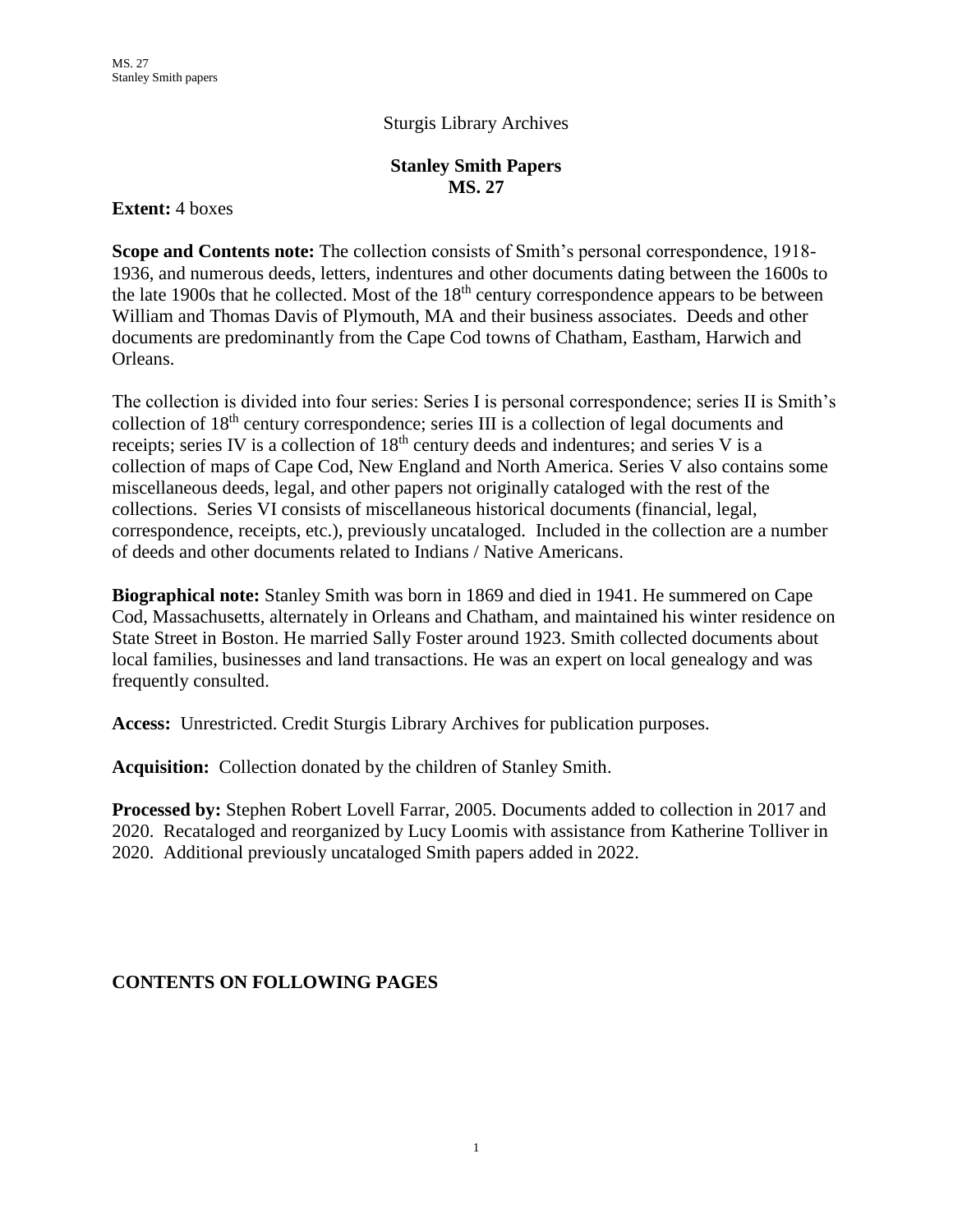## **BOX 1**

#### **Series I: Personal correspondence from and to Stanley Smith, 1918-1936 (5 folders)**

- 1. Undated
- 2. 1918-1924
- 3. 1925-1927
- 4. 1928-1929
- 5. 1930-1936

### **Series II: Other correspondence, 1781-1804 (40 folders)**

- 1. Thomas Twining (Eastham) to Thomas Davis (Plymouth) 9 June 1781
- 2. Thomas Twining (Eastham) to Thomas Davis (Plymouth) 28 June 1781
- 3. Thomas Twining (Eastham) to Thomas Davis (Plymouth) 19 August 1781
- 4. Thomas Twining (Eastham) to Thomas Davis (Plymouth) 16 April 1782
- 5. Ezekiel Holbrook (Wellfleet) to Mr. Davis (Plymouth) 25 April 1784
- 6. Ezekiel Holbrook (Wellfleet) to Thomas Davis (Plymouth) 7 September 1784
- 7. Nehemiah Smith (Eastham) to Thomas Davis (Plymouth) 20 October 1784
- 8. Seth Smith (Eastham) to Thomas Davis (Plymouth) 10 November 1784
- 9. Ezekiel Holbrook (Wellfleet) to Thomas Davis (Plymouth) 15 March 1785
- 10. Ezekiel Holbrook (Wellfleet) to William Davis (Plymouth) 7 April 1785
- 11. Nehemiah Smith (Eastham) to Thomas Davis (Plymouth) 16 April 1785
- 12. Ezekiel Holbrook (Wellfleet) to Thomas Davis (Plymouth) 9 May 1785
- 13. Nehemiah Smith (Eastham) to Thomas Davis (Plymouth) 3 December 1785
- 14. Ezekial Holbrook (Wellfleet) to Thomas Davis (Plymouth) 14 January 1786
- 15. Nehemiah Smith (Eastham) to Thomas Davis (Plymouth) 28 February 1786
- 16. Ezekial Holbrook to Thomas William Davis (Plymouth) 4 May 1786
- 17. Lewis Hamlin (Wellfleet) to Thomas Davis (Plymouth) 25 January 1787
- 18. Waterman and Hamlin (Wellfleet) to William and Thomas Davis (Plymouth) 21 May 1787
- 19. Sturgis Gorham (Barnstable) to Thomas Davis (Plymouth) 7 July 1787
- 20. Sam Hinckley (Barnstable) to Thomas Davis (Plymouth) 12 October 1787
- 21. Lewis Hamlin (Wellfleet) to Mr. Davis (Plymouth) 4 December 1787
- 22. Samuel Waterman (Wellfleet) to Thomas Davis (Plymouth ) 12 January 1788
- 23. Silas Newcomb (Provincetown) to Thomas Davis (Plymouth) 24 August 1788
- 24. Ezekial Holbrook (Wellfleet) to Thomas Davis (Plymouth) 7 September 1788
- 25. Ezekial Holbrook (Wellfleet) to Thomas William Davis (Plymouth) 29 September 1788
- 26. Lewis Hamlin (Wellfleet) to Thomas William Davis (Plymouth) 9 February 1789
- 27. Lewis Hamlin (Wellfleet) to Thomas Davis (Plymouth) 8 June 1789
- 28. Richard Sears (Boston) to Thomas Davis (Plymouth) 24 March 1791
- 29. Ignatius Loring (Falmouth) to William Davis (Plymouth) 4 August 1798
- 30. Nehemiah Smith (Eastham) to William Davis (Plymouth) 3 January 1792
- 31. Lewis Hamlin (Wellfleet) to Thomas Davis (Plymouth) 3 October 1792
- 32. Nehemiah Smith (Eastham) to William Davis (Plymouth) 26 March1796
- 33. Nehemiah Smith (Eastham) to William Davis (Plymouth) ? August 1796
- 34. Nathaniel Carver (Truro) to William Davis (Plymouth) 31 May 1798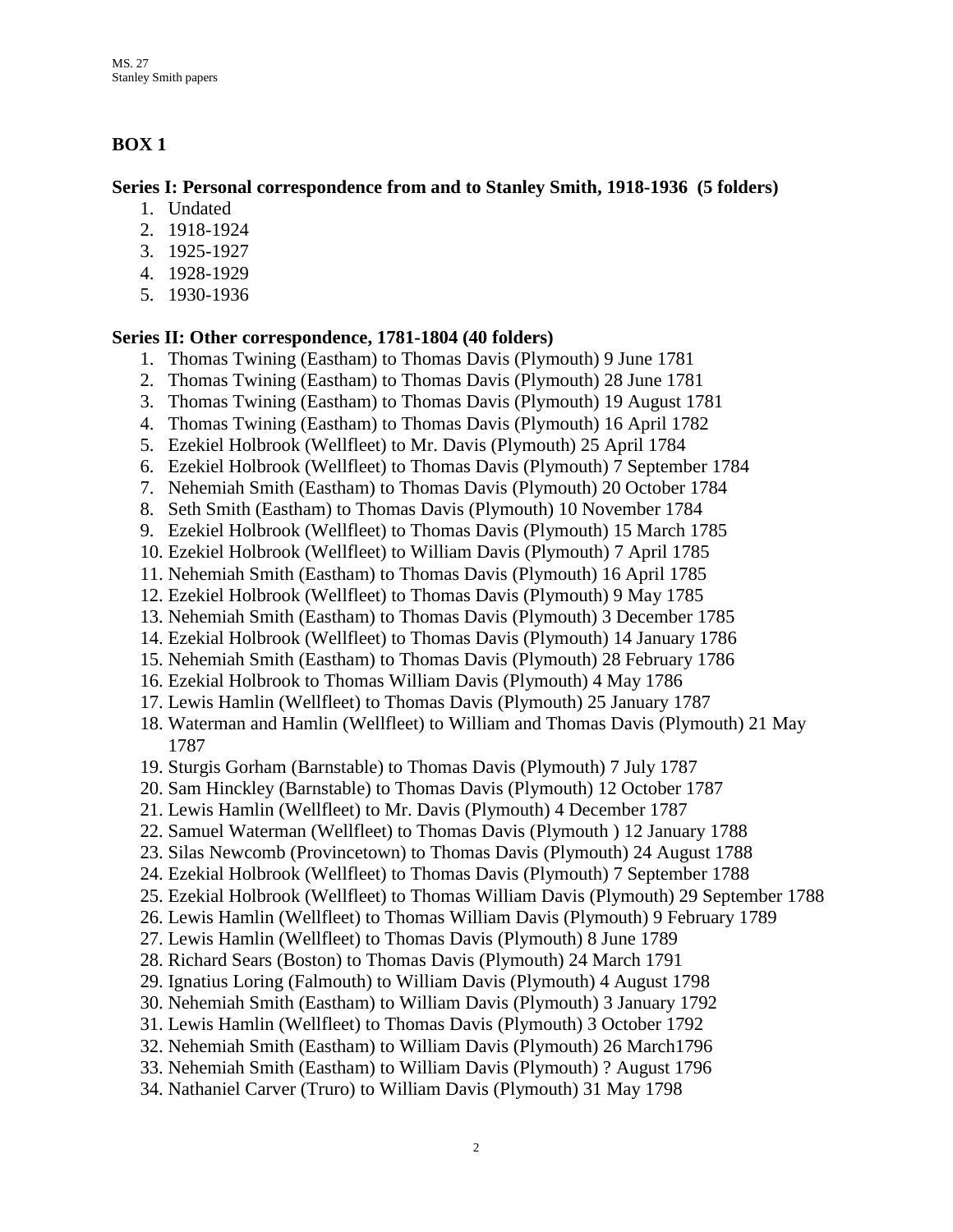- 35. Nathaniel Carver (Truro) to William Davis (Plymouth) 6 June 1798
- 36. Ignatius Loring (Falmouth) to William Davis (Plymouth) 24 June 1798
- 37. Moses Baker (Dennis) to Thomas Davis (Plymouth) 31 October 1798
- 38. MosesBaker (Dennis) to William Davis (Plymouth) 18 January 1799
- 39. David Thatcher (Yarmouth) to Thomas Davis 12 October 1799
- 40. Heman Smith (Eastham) to Mr. Davis (Plymouth) 18 May 1804

### **Series III: Various legal documents and receipts, 1660-1860 (13 folders)**

- 1. Photos: A.O. Smith Sr. (father of Stanley Smith), 2 pictures of Elisha Cole's Windmill, undated
- 2. Partial will: Nehemiah Smith, undated
- 3. Miscellaneous receipts, estate payments, bills of sale, collection notes, probate documents, inspections bills, certificate for citizenship, etc. dated 1660-1860. Names include Ezekial Cahoon, Isaac Crosby, John Gould, Thomas Gould, Gould Linnell, Jane Long , Elkannah Nickerson, Thomas Robbins, Eldridge Small, Eli Small, Ebenezar Snow
- 4. Declaration of faith: Nathaniel Gould 1750
- 5. Power of Attorney: Nathan Snow for Thomas Snow 1 August 1780
- 6. Letters of Marque for brig Expedition, Master Ephraim Lombard, owners: Isaac Smith, John Codman, Photostat copy , 1780-81
- 7. Power of Attorney: Joseph Atkins for Gould Linnell 21 June 1798
- 8. Will: Jonathan Snow 20 February 1805
- 9. Will: Benjamin Small 1805, transcription of same
- 10. Certified Election Return Woburn MA 1811
- 11. Probate document: John Gould July 1816
- 12. Balance sheet for schooner William Tell, Master John Gould, noted as a fish voyage, 1847
- 13. The Barbarian of Slavery Speech given by Senator Charles Sumner in the U.S. Senate 4 June 1860

## **BOX 2**

### **Series IV: Deeds and indentures, 1707-1816**

Deeds from Native American to European Colonials are in this box along with other historic deeds.

- 1. William Nickerson to Joseph Nickerson, Plymouth (Monomoy). 40 acres of land on or around Monomoy Island. 18 March 1673.
- 2. Elisha Hopkins to Nathaniel Gould Barnstable (Harwich) 8 January 1729
- 3. Bethiah Haus to Paul Crowell Barnstable (Chatham) 15 November 1733
- 4. Jonathan Linnel and Thomas Linnel to Nathaniel Doane Barnstable (Harwich) 22 January 1734/5
- 5. Jonathan Linel to Thomas Linel and Jonathan Linel Barnstable (Eastham and Harwich) 3 October 1737
- 6. Joseph Mayo to Nathaniel Brewer mortgage deed 10 acres in Roxbury 13 February 1745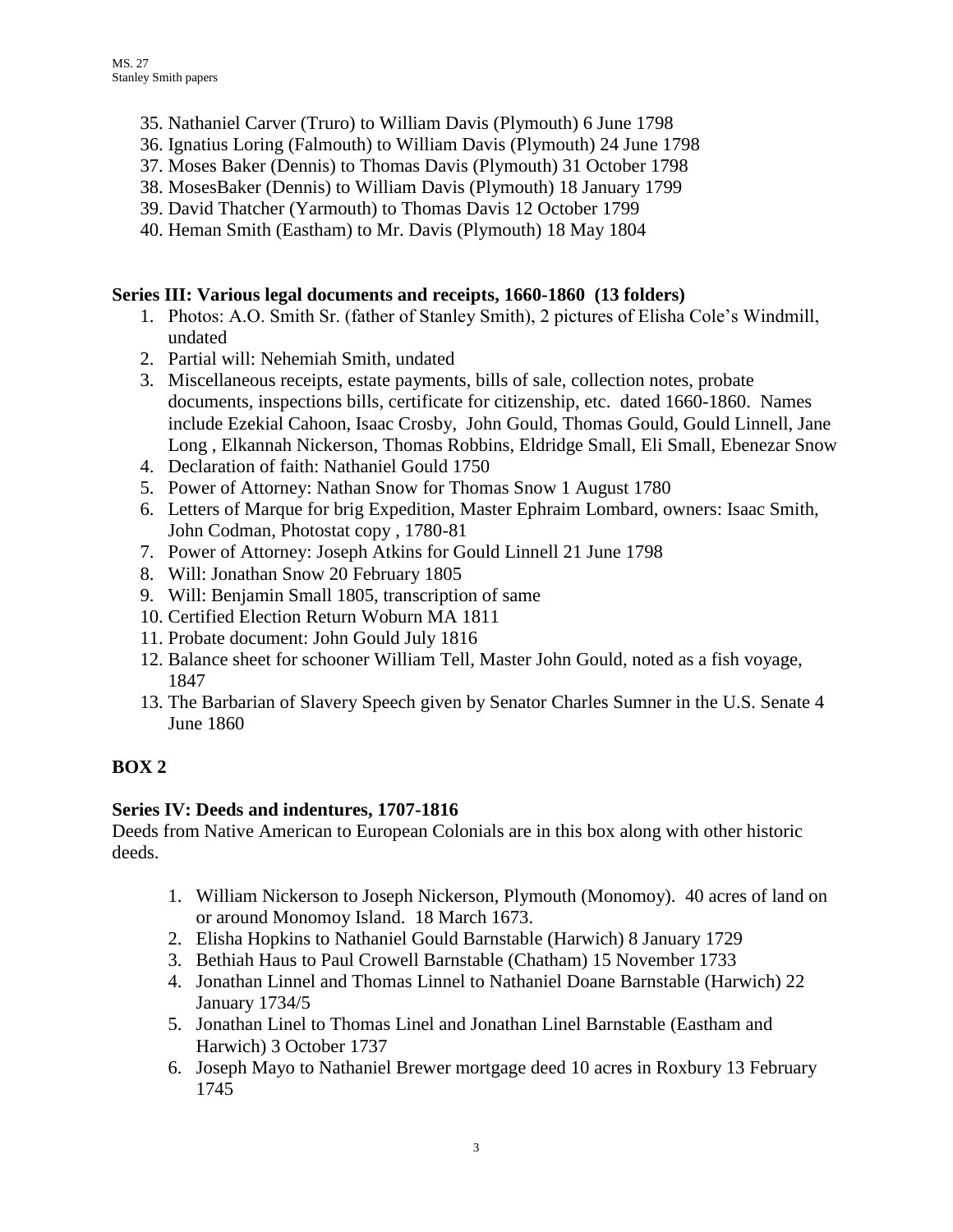- 7. Solomon Kenwick to Paul Crowell Barnstable (Chatham) 24 February 1748
- 8. Beriah Broadbrocks to Ebenezar Brodbrocks Barnstable (Harwich) 29 August 1749
- 9. Nathaniel Gould, Jonathan Linnel, Nathaniel Mayoiur, Division of Meadow in Eastham 16 April 1750
- 10. Nathaniel Gould to John Thomas Richard Barnstable (Harwich) 29 April 1755
- 11. Elkannah Nickerson to Paul Crowell (Indenture) Barnstable (?) 2 December 1755
- 12. Elkannah Nickerson to David Crowell Barnstable (Chatham) 2 December 1755
- 13. Ebenezar Broadbrooks to David Crowell Barnstable (Harwich) 25 November 1758
- 14. Elkannah Nickerson to Thomas Snow Liverpool, England 29 March 1762
- 15. Martha Hamilton to Jonathan Linnell Barnstable (Eastham) 16 June 1763
- 16. Nathaniel Snow to Thomas Snow Barnstable (Eastham and Harwich) 17 January 1765
- 17. Amos Knowles to John Gould Barnstable (Harwich) 8 February 1769
- 18. Nathaniel Gould to John Gould Barnstable (Harwich) 10 November 1769
- 19. Joshua Mayo to John Gould Barnstable (Harwich) 2 May 1770
- 20. Reuben Rider to David Crowell Barnstable (Chatham) 16 January 1777
- 21. Josiah Rogers, Thomas Avy(?), Marcy Cole, Joseph Linnell, John Yates to John Gould Barnstable (Chatham) 13 February 1783
- 22. Anna Higgins to Ebenezar Harding et al Barnstable (Eastham) 7 April 1789
- 23. Henry Rogers to John Gould Barnstable (Eastham) 11 March 1793
- 24. John Knowles to Gould Linnell Barnstable (Orleans) 29 December 1795
- 25. Timothy Doane to Gould Linnell Barn stable (Eastham) 25 October 1798
- 26. John Gould to Gould Linnell Barnstable (Orleans) 22 November 1798
- 27. Edmund Doane to Elnathan Snow Nova Scotia (Orleans) 14 December 1802
- 28. Joseph Atkins to John Gould Barnstable (Brewster) 1 May 1807
- 29. Deed to support man at home in exchange for real estate -- Phoebe Snow to Isaac Snow et al Barnstable 15 January 1812
- 30. David Crowell to James Crowell, Barnstable (Chatham). 5 February 1813.
- 31. David Crowell to James Crowell Barnstable (Chatham) 4 April 1814
- 32. Hiram Baker to John Gould Barnstable (Orleans) 28 December 1816
- 33. Nathan Snow and Prince Rogers Barnstable (Orleans) 26 January 1829

## **Deeds involving Native Americans and Colonials**

- 1. Wamsutta to William Bradford et al Plymouth (Acushna) 1652(?)
- 2. Sachemus to Thomas Prence Plymouth (Stoneybrook) 3 December 1663
- 3. Thom Sipsun to John Hurd Barnstable (Harwich) 7 April 1707
- 4. Tom Sipsun and John Sipsun to Jonathan Linnell Barnstable 25 November 1713
- 5. Isaac Larrance to John Yates Barnstable (Harwich) 4 June 1717
- 6. Larrance Geffery to Amos Larrance and Isaac Larrance Barnstable (Harwich) 25 July 1717
- 7. Elkannah Linnel et al Barnstable to (?) (Eastham?) 16 April 1774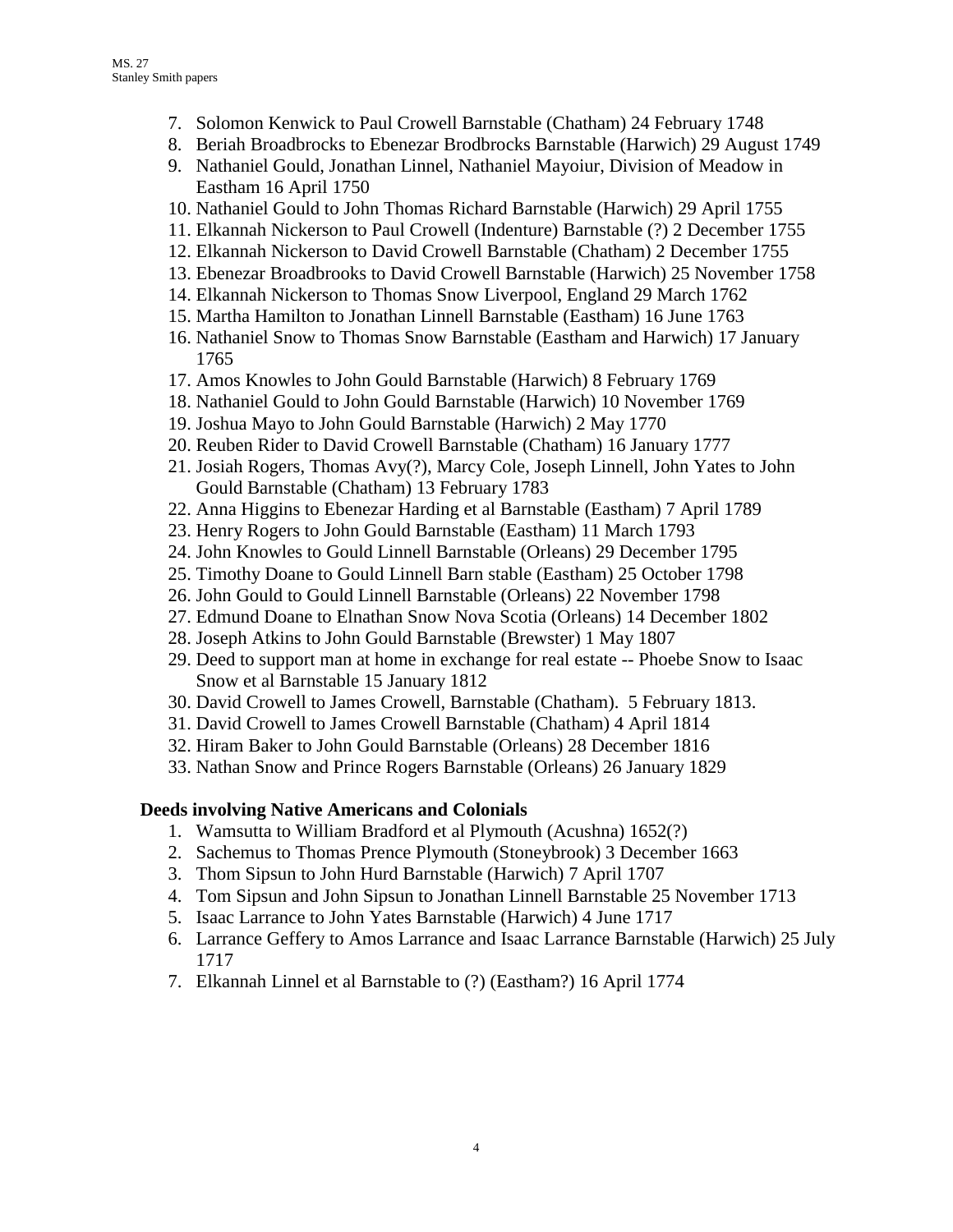## **BOX 3**

### **Series V: Maps of Cape Cod, New England and North America 1700's-1800's and miscellaneous appended documents (deeds, legal papers, and miscellany)**

MAPS (loose in box)

- 1. General plan of Oyster Harbors, Osterville, MA, no date.
- 2. A sketch map of a portion of Plymouth Colony to illustrate Church's Annals of (King) Philip's War. No date.
- 3. New England or Eastern States. No date.
- 4. New England, New York, New Jersey, and Pennsilvania. No date
- 5. Outlines of Quanset Pond. (Hand drawn). No date.
- 6. Land near Pleasant Bay, Orleans, Harwich. (Hand drawn.) No date.
- 7. Map laid before the state's general, New England, August,1616.
- 8. Land near Pleasant Bay (Freeman, Mayo, etc.) (Hand drawn.) 1729.
- 9. A new and accurate map of the Colony of Massachusetts Bay, 1780.
- 10. A map of the Province of Massachusetts Bay and Colony of Rhode Island with part of Connecticut, New Hampshire, and Vermont. 1782.
- 11. Directions for sailing by Cape Cod Lighthouse and into Cape Harbor. (Photocopy) 1799.
- 12. New England. Engraved for Morse and Parish's History of New England, 1809.
- 13. Map of Massachusetts. 1838.
- 14. Boundary line on tidewater between the towns of Mashpee and Barnstable, 1893.
- 15. Bounds of the Province Lands, 1893.

## FOLDER 1: MISCELLANEOUS DOCUMENTS

- 1. Indian/Native American trade beads. Accompanied by a note that indicated that the beads were found in the effects of Capt. Elbridge Small of Orleans, and were originally owned by his great-great-grandfather Benjamin Small of Yarmouth and Harwich, circa 1726.
- 2. Family tree of John Cowell, "who came from England."
- 3. Sheet music. *Lawrence Quick Step*. Dedicated to S. Abbott Lawrence and the members of the New England Guards. Cover engraving depicts a military encampment at Barnstable, 1839. Ships are visible in the harbor beyond.
- 4. Clippings (4) in brown paper folder
	- a. 1851 from Gleason's Pictorial. Article and images of Camp Meeting at Eastham.
	- b. 1851 Article and images of Edward K. Curtis and presentation silver. Curtis, born in Truro, was the owner of a notable shipping company.
	- c. 1852 image of Celebration of the Cape Cod Association, Provincetown.
	- d. 1854 image and article on Edward K. Curtis of Truro.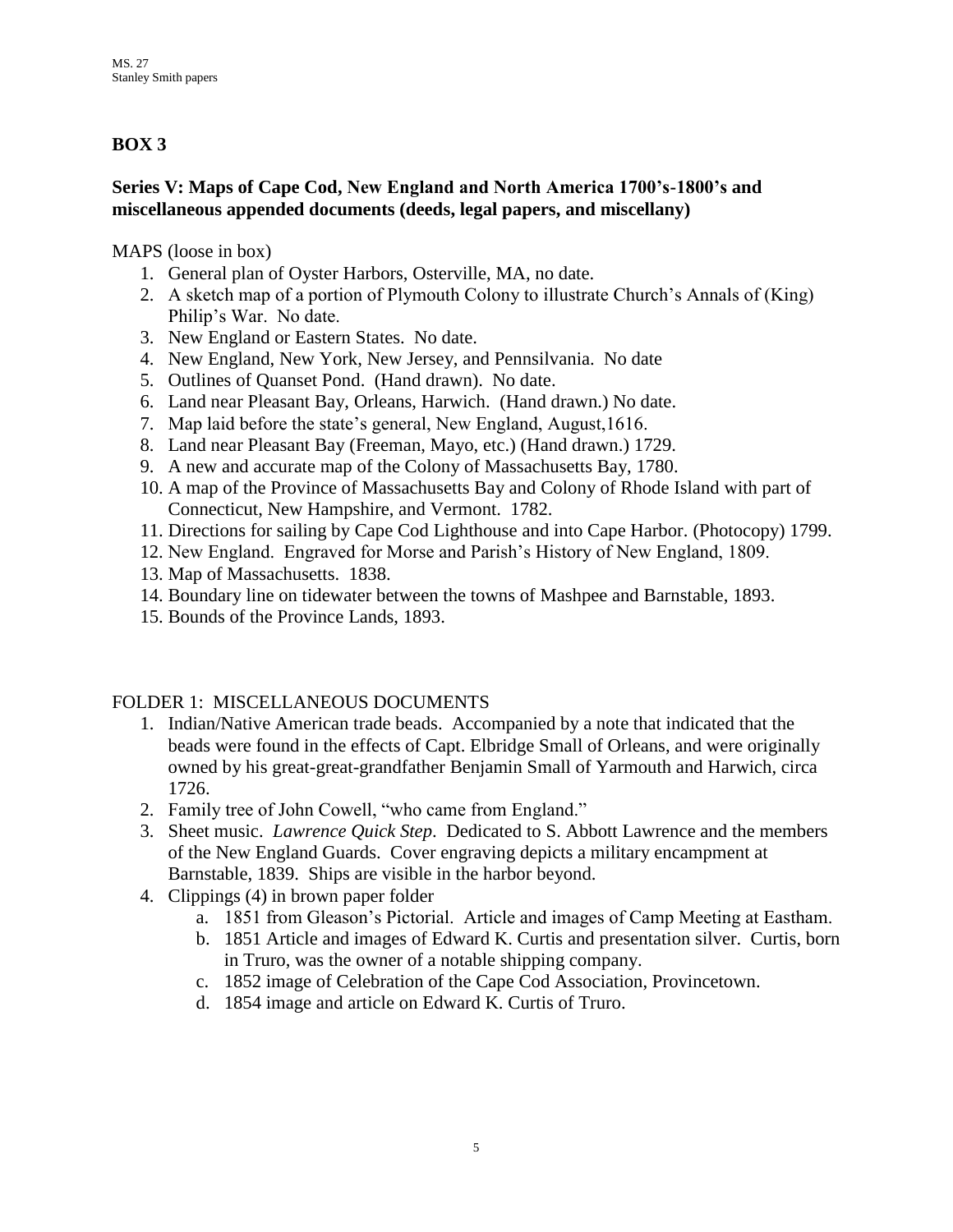## FOLDER 2: DEEDS and LEGAL DOCUMENTS

*These documents were appended the collection after it was initially cataloged. In order by date.*

- 1681. Eastham. Division of land between Richard Sparrow, giving his land to Captain Johnathan Sparrow and John Sparrow.
- 1692. Monomoy. Thomas Clarke gave land to Andrew Clarke.
- July 6, 1694. Settlement of Estate. William Newland, Sandwich.
- March 13, 1719. Will of Mercy Laurence, Harwich.
- February 10, 1736. Bill of Sale. Joshua Brown of Eastham.
- 1739. Eastham. Nathan Freeman sold land to Nathan Freeman Jr., John Freeman, and Eliezer Freeman. (Photocopy)
- 1747. Harwich. Eleazer Rogers made a land agreement with Thomas Freeman.
- 1748. Harwich. Thomas Freeman & Samuel Freeman in land agreement with Eleazer Rogers, Ebeneazer Rogers, Judah Rogers, and Rueben Nickerson.
- 1748. Harwich. Thomas Freeman and Samuel Freeman in land agreement with Eleaser Rogers, Ebeneazer Rogers, Judah Rogers, and Rubeun Nickerson.
- 1750. Harwich. Thomas Tremain sold land to Eleazer Rogers.
- 1754. Harwich. Debt paid for the burning of Schooner Mayflower. Solomon Kenwich to Eleazer Rogers and Ensine Rogers.
- 1761. Harwich. Agreement regarding fencing at lands, Moses Rogers and Eleazer Rogers.
- 1761.1. Harwich. Agreement regarding fencing at lands, Moses Rogers and Eleazer Rogers.
- 1761.2. Harwich. Settlement of estate of Samuel Mayo to son Thomas Mayo, Samuel Mayo, Mercy Mayo, Rebecca Higgins, Paul Higgins, Phoebe Crosby, William Crosby, Sarah Pain, Samuel \_\_\_\_?, Barnabus Howes, and Lois Howes. (Photocopy.)
- 1767. District of Mashpee to John Percivill, Treasurer. Account of expenses.
- 1776.1. Harwich. Edward Smalley and John Smalley in an agreement on the estate with their father Benjamin Smalley, providing care, etc.
- 1776.2. Harwich. Edward Smalley and John Smalley land agreement with Benjamin Smalley.
- 1791. Eastham. Mary Jackson sold land to Reuben Eldredge.
- 1798.1. Orleans. Lease agreement. John Gould leased land to Gould Linnell in Orleans, Harwich, and Brewster.
- 1791.2. Coy of document above.
- 1799. Harwich. Article of agreement on land between Benjamin Small and Seth Cahoon.
- 1800. Harwich. William Small sold land to Elnathan Eldredge.
- 1804. Harwich. Indenture and division of land. Benjamin Small, Eli Small, son, Benjamin Small Jr., William Small, Thomas Small, James Small, and Zebdee Small.
- 1808. Wellfleet. Solomon Newcomb. Last will and testament with bequests to sons, daughter, grandchildren, and others.
- 1809. Orleans. Eliakim Higgins sold land to John Sparrow.
- 1810. Harwich. Guardianship agreement between Silvanus Chase, Elisha Snow Jr., David Snow, Osborn Snow, Elisha Snow, guardian for Reuben and minor.
- Orleans. Eliakim Higgins quitclaim deed for land and dwelling with John Sparrow.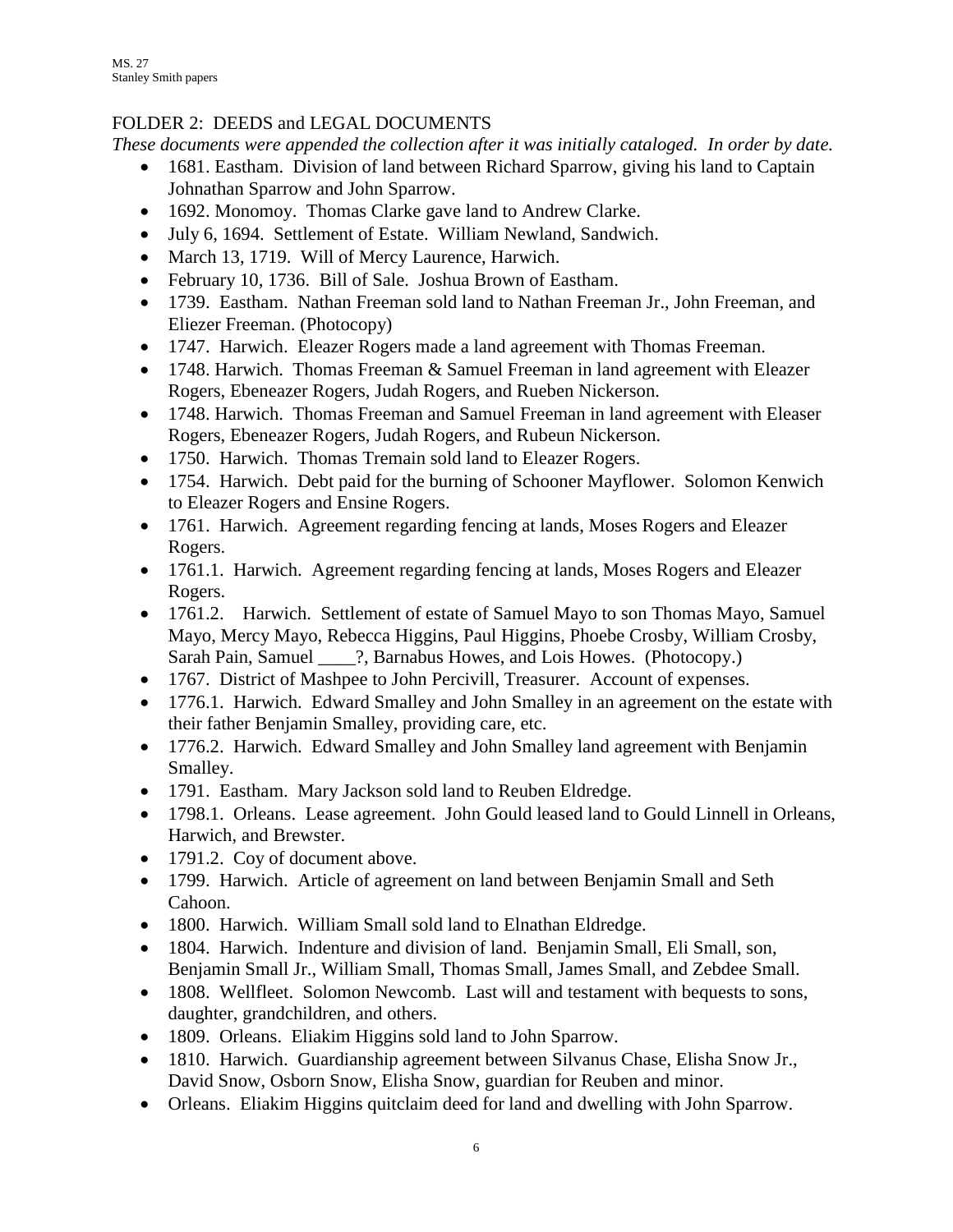- 1814. Deed. Ariel D. Annable of Barnstable to Joseph Chipman of Barnstable, parcel of salt meadow in Barnstable at Sandy Neck. June 24, 1816.
- January 23, 1823.Deed. Silvester Baker of Barnstable to Joseph Chipman of Barnstable. Woodland.
- 1827. Wellfleet. Joseph Hatch agreed to pay Allen Freeman for a parcel of land and half a dwelling house.
- 1832. Orleans. Quitclaim deed between Thomas Higgins and Sparrow Horton, related to debt owed to Edmond Long.
- 1839. Orleans. Last will and testament. Eliakim Higgins with bequests to children and grandchildren.
- 1840. Harwich. Eli Small sold real estate to Thomas Kendrick.
- 1843. Chatham. Isaac Hardy sold land and dwelling to Nathaniel Freeman.
- 1846. Award of Arbitration. Timothy Percival and Joseph Laurence, both of Sandwich. Disputed line between woodlands.
- December 20, 1852. Deed for pew. North-West Congregational Parish & Society to Ephraim Percival of Sandwich.
- Orleans. Alexander Kendrick conveys parcel of land as part of debt to Chester Edwards.
- November 20, 1865. Warranty Deed. Sylvanus B. Phinney of Barnstable and Joshua Nickerson of Chatham to Deborah L. Kittredge of Boston (wife of Edward L. Kittredge) for cleared land near Railroad Avenue of Barnstable.

# **BOX 4**

## **Series VI – Miscellaneous historical documents (financial, legal, correspondence, receipts, etc.) ADDED IN 2022**

FOLDER 1: CHARTERS, SEAMAN'S PAPERS, MISCELLANEOUS, 1749-1823

- 1737 Application for a license to sell "strong drink" by John Lumbard of Truro, a "man of sober conviction."
- 1749 -- Portage (freight) bill, voyage from Boston to various port, including Honduras and Amsterdam
- 1749 Directions to Captain Joseph Atwood, voyage to Honduras, Amsterdam
- 1755 Port of Boston, Commander Freeman's ship cleared Custom-House bound for Cape Cod with fish
- 1758 Owners of meadow in Eastham have voted to divide the meadow
- 1783 Boston, Certificate of Clearance, permission to depart with articles listed, Simeon Higgins, Master & Commander of Sloop Polly
- 1789 Thomas Robbins, a seaman aboard Nathan Wood's Ship "Maria" waiting for passage to America. Robbins paid 30 shillings a month.
- 1796 Uriah Higgins under oath swears that he was born in America (Cape Cod) and is under no allegiance to another country.
- $\bullet$  1803 Bill for rum, salt, etc. to Edward Small
- 1804 Benjamin Lincoln, Collector, certifies that Thomas Robbins, Seaman, is a citizen of the United States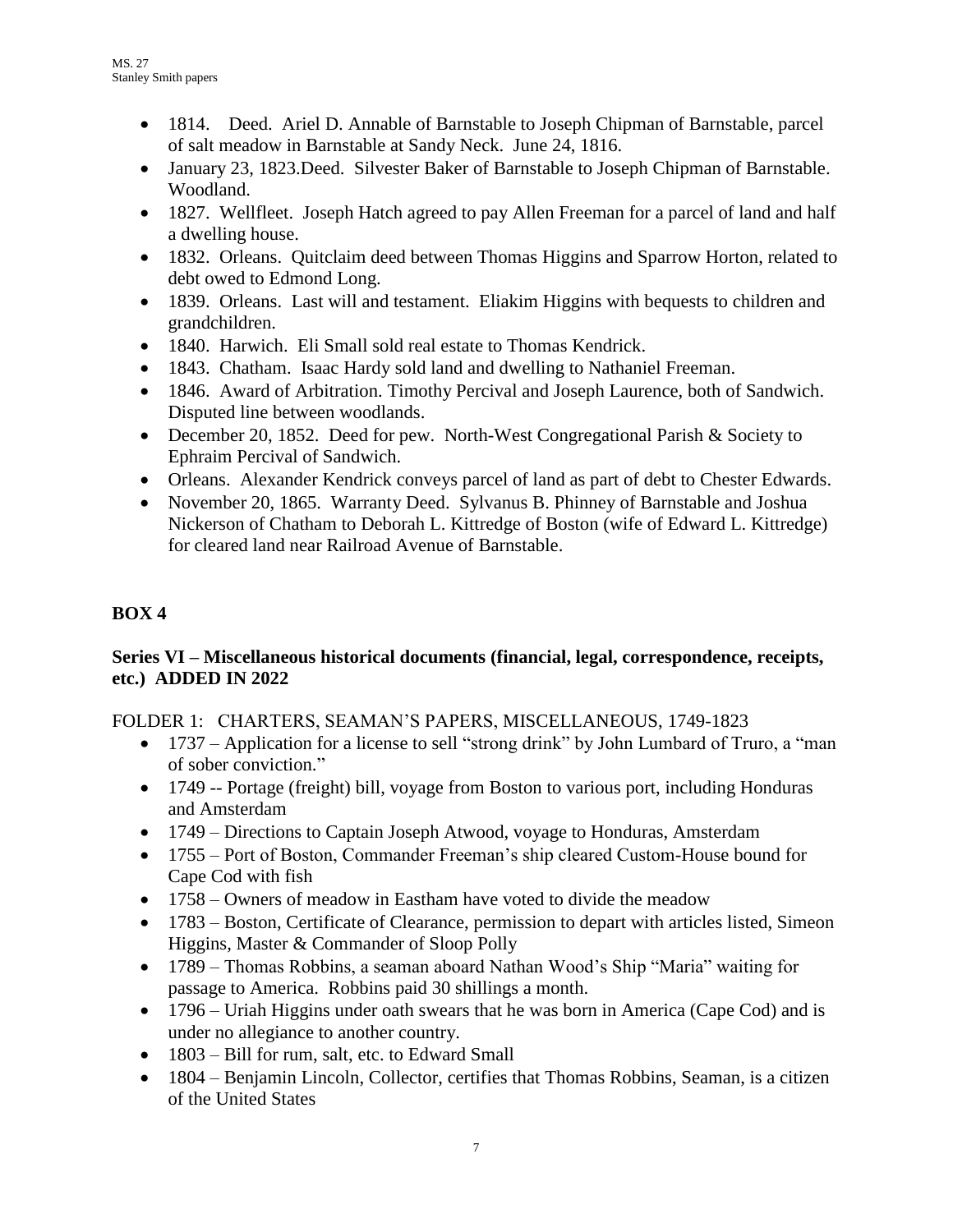- 1804 -- Inspection bills for Daniel Pease from James Otis, Collector
- 1819 Schooner George Fish breakdown of proceeds from fish and oil account settled. Duxbury. Signed by Reuben Drew.
- $\bullet$  1820 Receipt Zacharias Stevens, Agent for fishing company in Gloucester to pay \$12 for 4 barrels of "bate" (bait) – half for the Schooner Diligent and half for the Schooner Lydia. Mentions Captain Joseph Lennett.
- 1821 Great and small general bills from Atwood Drew for boat supplies, food rum, etc.
- $\bullet$  1821 (2) Capt. Higgins, owner of the Schooner Rose, receipt for payments.
- 1823-1829 Roster of Officers f Second Regiment, Third Brigade, and Fifth Division of the Militia, from multiple Cape Cod towns.
- $\bullet$  1847 Receipt for ownership of 1/32 of Bark Elm, signed James Taylor
- 1862 Steph. (Stephen) Nickerson of the American Schooner H. P. Russell, shall receive cargo of sugar from Cuba bound for New York City

## FOLDER 2: CORRESPONDENCE, 1770s-1855

- Unreadable date Provincetown, Dear Daughter from Mother, relates an assault by Lyman Morse on Lizzie Peyden
- No date, circa 1770s -- no location, To the Honorable Colonel Winslow from Nathan Basset and Solomon Kenwrick, testifying that Eleazer Rogers is unfit for military duty due to some physical ailments
- 1785 Mrs.  $\_\_$  to Ruth Rogers, Widow of Eastham
- 1785 Mr. C to Thomas Freeman of Eastham
- 1790 Copy of a letter from William Payne of Easthampton, LI to William Myrick of Eastham, his half brother
- 1815 To David Eldridge from John \_\_\_\_\_\_ of Marblehead, regarding insurance
- 1826 To Eldredge Small of Brewster from Johnathan Crowell who shipped on the Brig Mary & Liza of Boston
- 1829 Truro, to Clarissa Paine from C.J  $(?)$
- 1829 Truro, to Clarissa Paine, Charlestown, MA, from Aruboch (?) Davis
- 1831 letter to Eli Small of Harwich from James Long, discussing the legislature, the Reformed Methodist Society, and the Methodist Protestant Church
- 1832 Orleans, To Oliver Smith from Joann (?)
- 1832 (2) Chatham Harbor, aboard Ship Reliance, From Joseph Cole to sister Rebecca Cole. Asks his sister not to write him right away until she hears from him. Asks her not to tell Phebe where he is as he promised her he would not go to sea anymore. He also encourages Rebecca not to marry in haste but let "virtue predominate."
- 1835 To Israel Rogers, Alexandria Virginia, onboard Schooner Wilmot, from his sister Eunice Rogers and his brother Stephen Rogers
- 1836 –To Dorothy Hamer of Harwich from her husband George who was working in Cumberland, RI
- 1843 From George Hamer to his son John Edwin Hamer of Harwich, written from the Brigg (sic) Salon, off Fayall (sic Faial Island, Azores). He also includes a note to his wife Dorothy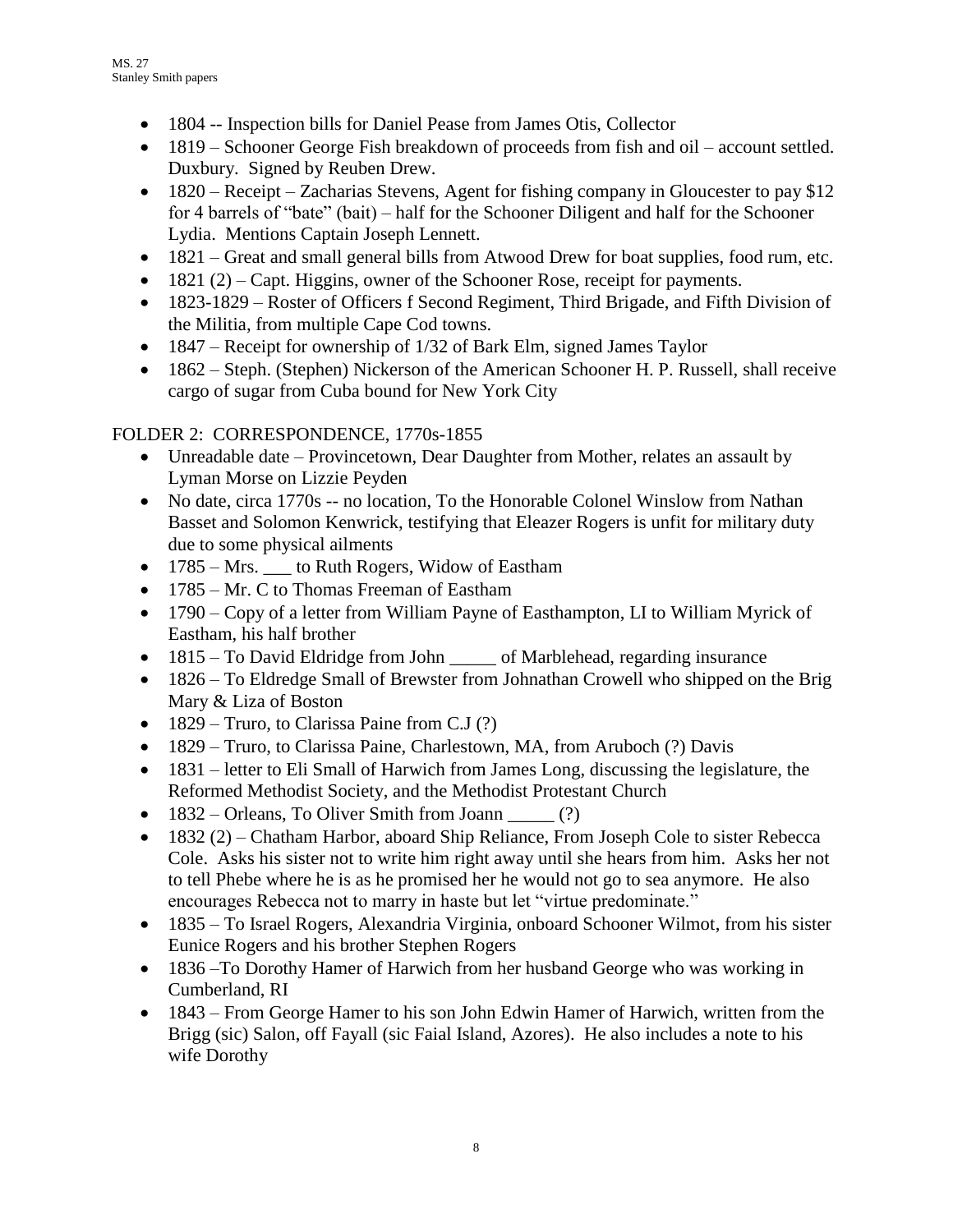- $\bullet$  1847 A. O. Smith Account of how Smith, with two friends, took passage in schooner for Orleans, Cape Cod. The schooner was named President Washington and was a packet that ran between Boston and Orleans
- 1848 No town but refers to the Cape To Eliza Pond from Addison Pond of Franklin, **Massachusetts**
- 1855 From H. O. Sparrow, writing from St. Thomas, to Orianna. No town. Both a love letter and a whaling account.

### FOLDER 3: MISCELLANEOUS TOWNS LEGAL AND FINANCIAL DOCUMENTS

- No Town name
	- o No date Inventory of the personal and real estate of Thomas Mayo
	- o 1825 Statement regarding the will of Benjamin Higgins regarding the disposition of any real estate purchased after he made the will, and that his widow should try to effect a settlement for dower thirds.
- **Brewster 1801-1836** 
	- o 1801 Deed, for Schooner Two Brothers, David Eldredge and Abijah Crosby of Brewster to Lewis Doane of Chatham
	- o 1811 Deed, Joseph Wade Clark of Hanover to David Eldredge and Abijah Crosby of Brewster, a "good boat" Two Brothers of Gloucester
	- o 1826 Indenture, Benjamin Berry, William Crosby, and Joseph Crocker, overseers of the poor, Town of Brewster, bind Moses Long, minor, son of Edmond and Susanna Long, to Eli Small and Elizabeth, his wife, of Harwich to become an apprentice and learn the mystery of a seaman.
	- o 1836 Deed/agreement Jeremiah Mayo of Brewster and David Eldredge of Brewster
	- o 1836 Commonwealth vs. David Eldredge. Polly \_\_\_\_\_\_\_, complainant, accused Eldredge of forceful assault and carnal knowledge. Eldredge was found not guilty.
- Dennis 1796-1811
	- o 1796 Account of the estate of the late Reuben Baker
	- o 1798 Deed, Thomas Crowell of Dennis to Reuben Baker of Dennis, one feather bed, straw bed, bedstead, fine bed coverlets, 1 pair blankets, six sheets, 1 piller (pillow) and 2 piller (pillow) cases
	- o 1811 Reuben Baker complaint. \_\_\_\_\_\_\_ was born, her mother died and Nathan Baker wanted Reuben Baker to keep the child for \$1 per week. Reuben kept the child for two years and 9 weeks, but instead of payment, Nathan gave him an item that belonged to his late wife.
- Falmouth, 1723-1818
	- $\circ$  No date subscribers and jurors agree that some alterations should be made to a road located in Falmouth
	- o 1723 Joseph Parker of Falmouth attach the estate for 400 pounds to Jonathan Weekes
	- $\circ$  1818 Appraisement of Schooner Emilia, District Court of Massachusetts, Woods Hole
- Provincetown, 1742-1842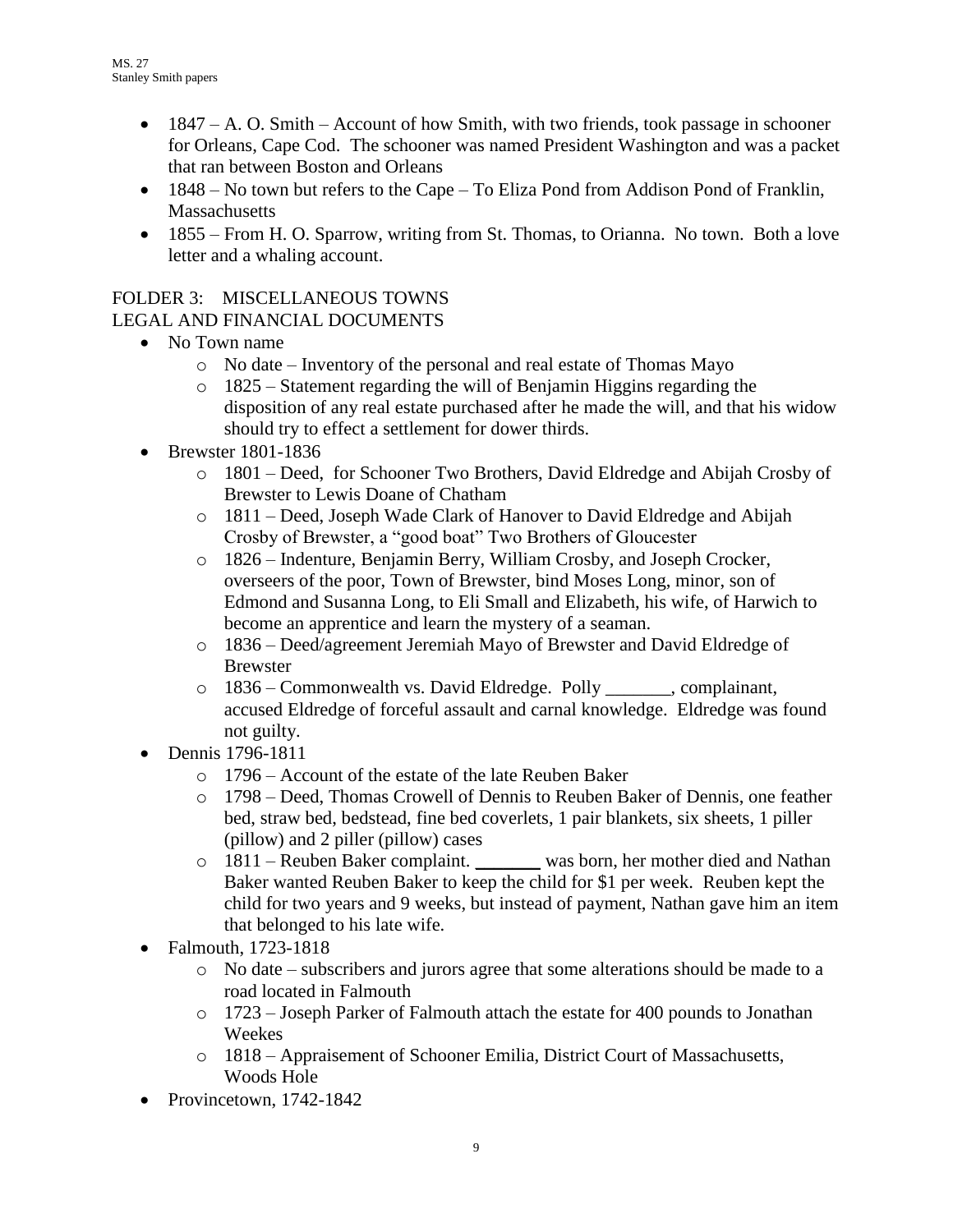- o 1742 Inventory of goods and estate of James Freeman of Provincetown
- o 1842 Petition of Thomas Lothrop of Provincetown to Nathaniel Davis Esq. requesting a coroner for the area, to assist with deaths, particularly those that happen during shipwrecks
- Sandwich, 1718-1820
	- $\circ$  1718 A request to attach the goods & estate of Jonathan Fish of Sandwich for 200 pounds debt to Nathaniel Otis, and bring him to trial before the Justices of the Inferior Court of Common Pleas.
	- o 1777 Receipt from John Percival to Ruth Jones, as administration for the state of late husband Allen Jones.
	- o 1781 Receipt for Lot Bacon's earnings as a soldier in the Continental Army.
	- o 1756 Province of Massachusetts Bay, Harrison Gray Esq., Treasurer and Receiver-General for his Majesty's said Province: Order to John Persival, Constable or Collector of the Town of Sandwich to raise 160 pounds 1 shilling ninepence & three farthings in taxes.
	- o 1781 Sandwich enlistment document for Lot Baker
	- o 1782 Deed, Simeon Fish of Sandwich to John Percival of Sandwich, a dwelling house in Falmouth of Samuel Fish and Phinneas Fish
	- o 1802 A poem on the death of Captain David Hood by John Bursley. (With accompanying typescript copy.)
	- o 1811 Appointment of Benjamin Percival of Sandwich to Justice of the Peace signed by Governor Elbridge Gerry.
	- o 1813 Deed, David Bowerman of Sandwich to Benjamin Percival of Sandwich. One individual half part of livestock with Bowerman owned in common with Ebenezer Wing.
	- o 1820 Estate document. Elisha Percival of Kennebec in Maine to Timothy Percival, Administrator of the estate of Elisha's father Benjamin Percival of Sandwich
- Truro
	- $\circ$  1786-1828 Truro deaths registered by Rev. Jude Damon, copied from the original in 1883
- Wellfleet, 1769-1823
	- o 1800 Last will and testament of Simon Newcomb of Wellfleet, witnessed by Sam Waterman, Edward Smith, and Mary Young
	- o 1809 Samuel Pierce and wife Grace, Reuben Cowell and wife Jerviah (?), and David Atkins and wife Huldah, and Priscilla Holbrook, widow of Solomon Holbrook, have received their share of the estate of Simon Newcomb.
	- o 1823 Pew Deed, Uriah Atwood of Wellfleet to Simon Newcomb for pew in Congregational Meetinghouse
- Yarmouth, 1828-1847
	- o 1828 Bill of sale, Enoch Matthews of Yarmouth to Alden Nickerson and Nathaniel Small, for the Sloop called Rolinza (?)
	- o 1834 Bill of sale for \$300 Silas Baker of Yarmouth to Edward Kendrick of Chatham for part of Brig Cecilia of Boston and Charlestown
	- o 1847 Bill of Sale, 2/60ths of Brig March of Yarmouth. Silas Baker to Oliver Smith.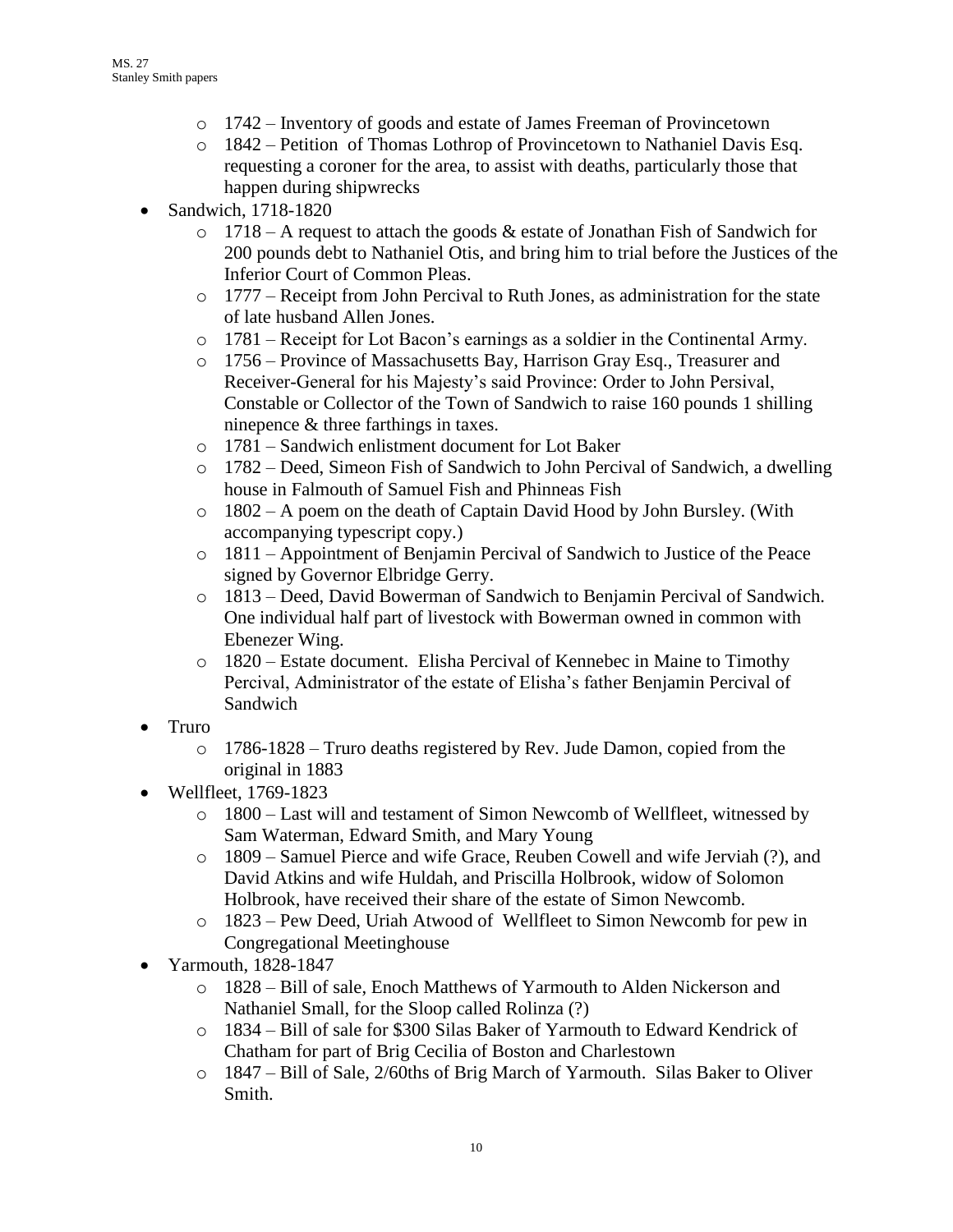### FOLDER 4: BARNSTABLE

### LEGAL AND FINANCIAL DOCUMENTS 1716-1848

- 1716 Order to attach the goods of Aleo (?) Jethro, an Indian woman of Harwich, spinster, for debt to John Otis of Barnstable.
- 1730 Samuel Smith of Barnstable, Chairmaker, has his estate attached and must appear in court for owing James Gordon of Boston 10 pounds.
- 1739 Dispute, Prence Wixon or Wickson, in company with \_\_\_\_\_\_ Chase and Thomas Chase, over payment for bushels of rye and shingles.
- 1741 His Majesty's Court of General Sessions
	- o Present the West Precinct of Barnstable for their deficit in not having a sufficient Pound. *[NOTE: In farming communities, disputes inevitably arose when one person's livestock damaged another person's crops. New England laws required farmers to fence their fields and keep farm animals from straying. Owners had to pay a fine to a town-appointed pound keeper to recover stray animals and were liable for any damage the animals had done.]*
	- o Present John Bee of Eastham School Master, for not frequenting publick ways.
	- o Present William Chase of Harwich for breach of His Majesty's peace by striking James Lord in anger.
	- o We present Caleb Case of Yarmouth for not frequenting the public worship of God on Lord's Day.
- 1743 Barnstable, Kenelm Winslow, Justice of the Peace, says Thomas Hinckley of Chatham, Lot Gray, Nathan Hinckley of Harwich are indebted to the King for 4 pounds.
- 1744 Keeper of the Goal [Jail]. "I send you Josiah Pockuntan, Indian of the Mashpee, for stealing…"
- 1748 Zachary Hamblin, Timothy Hamblin, James Hamblin, John Hamblin, and Jabez Hamblin – complaint of William Bassett of Barnstable for theft of goods.
- 1752 Wharf deed, Rendezvous Creek, Barnstable from Ebenezer Hinckley to Cornelius Crocker.
- 1757 Benjamin Childs of Barnstable paid debt of four pounds
- $\bullet$  1757 (2) Benjamin Bursley of Barnstable convicted of profane swearing
- 1761 Payment to Ephraim Ellis 6 shillings for payment as a grand juror
- 1763 The County of Barnstable to James Otis for services and expenses as a Committee Man for building a new Court House and selling the old Court House
- 1766 Receipt for Barnstable Grand Jury signed by Joseph Otis
- 1766 (2)– County of Barnstable to Nathaniel Stone, keeper of his Majesty's Goals. List of payments to workers.
- 1766 (3) Account of Nathaniel Stone, Sheriff, County of Barnstable
- 1767 Account of Nathaniel Stone, Sheriff, County of Barnstable
- 1768 Account of Joseph Otis, County of Barnstable
- 1769 Grand Jury, List of Jurors and miles travelled, days served, and amount paid
- 1770 Account of Nathaniel Stone, Sheriff, County of Barnstable
- 1773 Inventory in lawful money, of the estate of Allen Jones of Barnstable, Yeoman
- 1774 Pew deed, East Meeting House, Barnstable, John Gray to Jethro Thacher
- 1777 Superior Court Grand Jury list and payments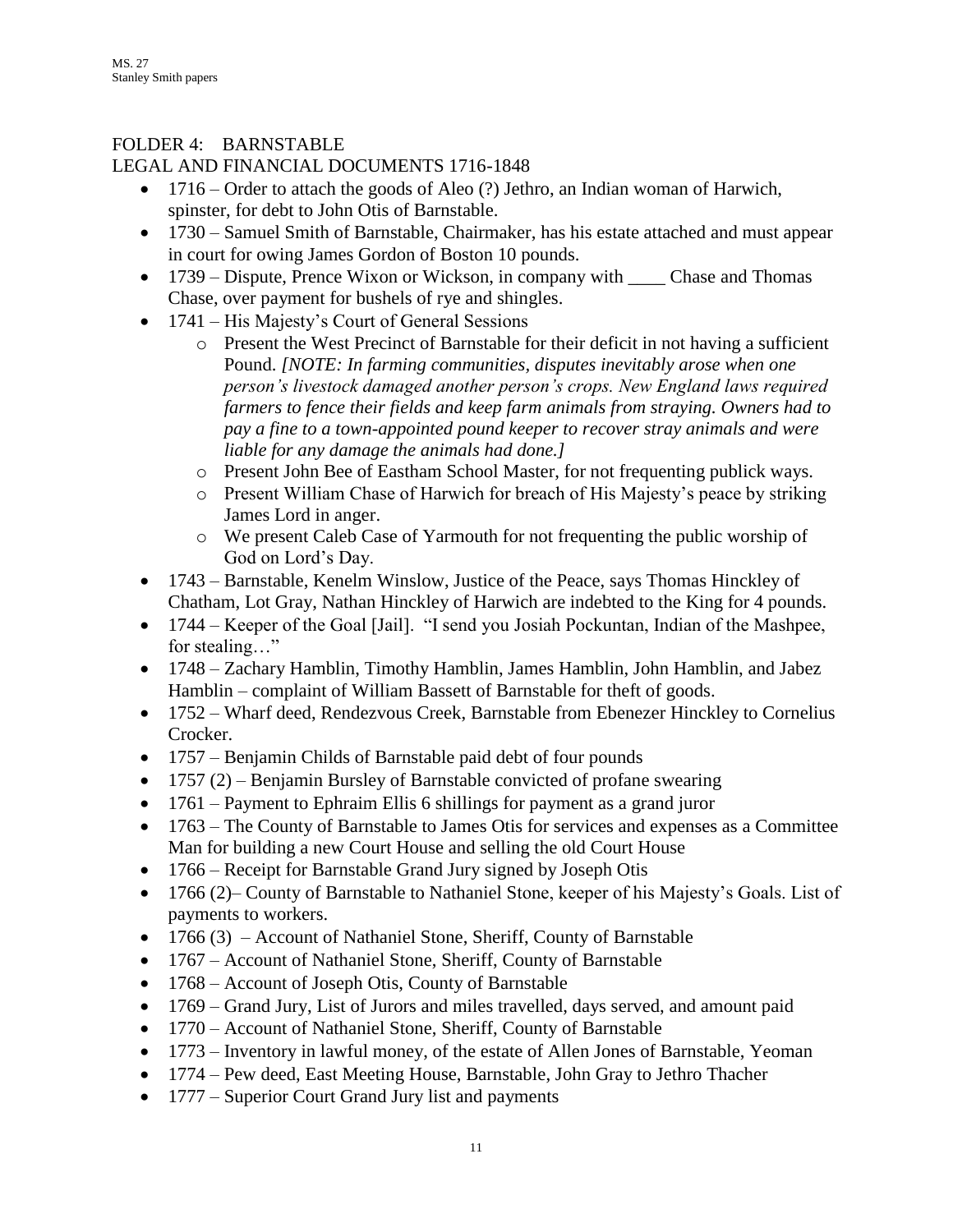- 1788 Court held at Barnstable before Daniel Parker, Justice of the Peace regarding James Allyn and John Russell. The defendant is fired as Sheriff for violent acts
- $\bullet$  1788 (2) Joseph Otis payment of 88 pounds. Signed by Daniel Davis, Justice of the Peace.
- 1794 Pew deed. Jonas and Mercy Whitman sell to John Bursley a pew in the West Meetinghouse, originally owned by Mary Goodspeed.
- 1802 Deed from Samuel Huckins to Ebenezer Swift for land in Barnstable
- 1804 Gauging Bill, Joseph Doane, Brig Vigilant, 13 hogsheads of molasses (1343) gallons), issued by Joseph Otis, Collector, Port of Barnstable.
- 1805 Covenant against landowner Josiah Fish, for blocking passage along a stretch of road, impeding travel by others. Signed by Benjamin Percival, James Percival, Stephen Fish, James Hoxie, John Ewer, Barnabus Ewer, Silvanus Jones, and others.
- 1806 Barnstable, Subscribers to purchase a cart road over land belonging to Josiah Fish near Long Pond
- 1807 Deed, Hannah Bourne of Boston to Adino Hinckley of Barnstable, salt meadow land in Barnstable, Sandy Neck
- 1809 Pew deed, Nathaniel Jenkins and Asa Jenkins of Barnstable in the West Meetinghouse for \$0 to Lemuel Bursley
- 1809 Probate will, John Smith of Harwich let \$150 to widow Elizabeth Smith
- 1810 Auction at the dwelling house of John Easterbrook, late of Barnstable all contents and land known as Stoney Cove near Mill Creek – proceeds to go to support his children. Also a piece of meadow lands in Yarmouth at a place called Grey's Beach. Also an old chaise.
- $\bullet$  1810 (2) Appraisal of real estate of Ansel Thomas by appraisers Alden Gifford, James Tobey, and Ellis Howland
- 1811 Will of Benjamin Higgins presented by Dorcas Higgins, witnessed by Polly Higgins, John Sparrow, and Benjamin Sparrow
- $\bullet$  1811 (2) Uriah Mayo, plaintiff vs. Zacharius Small. Small says he is not guilty. Signed by Daniel Davis.
- 1811 (3) Memorandum, John Reno of Yarmouth, Abner Davis of Barnstable, and Joseph Bennett of Falmouth indebted to Zacharius Small of Orleans.
- 1812 Mathais Smith conveys to his son Isaac Smith his homestead for \$800.
- 1815 Barnstable, Intention of marriage between James Nickerson of Sandwich and Meribah Anthony of Marshpee (Mashpee).
- 1821 Pew deed, North East Meetinghouse, East Precinct Barnstable, Prince and Abigail Bearse to Jabez Nye
- 1823 Probating of will of Susannah Cobb, William Cobb, Executor.
- $\bullet$  1823 (2) Last will and Testament of Susannah Cobb of Barnstable, single woman
- 1825 Last will and testament of Joseph Cobb, Barnstable
- 1831 Pew Deed, Methodist Episcopal Church, Barnstable, John Bassett to Jabez Nye
- 1848 List of parishioners of the Methodist Episcopal Church, Barnstable, who donated money or labor to build a suitable parsonage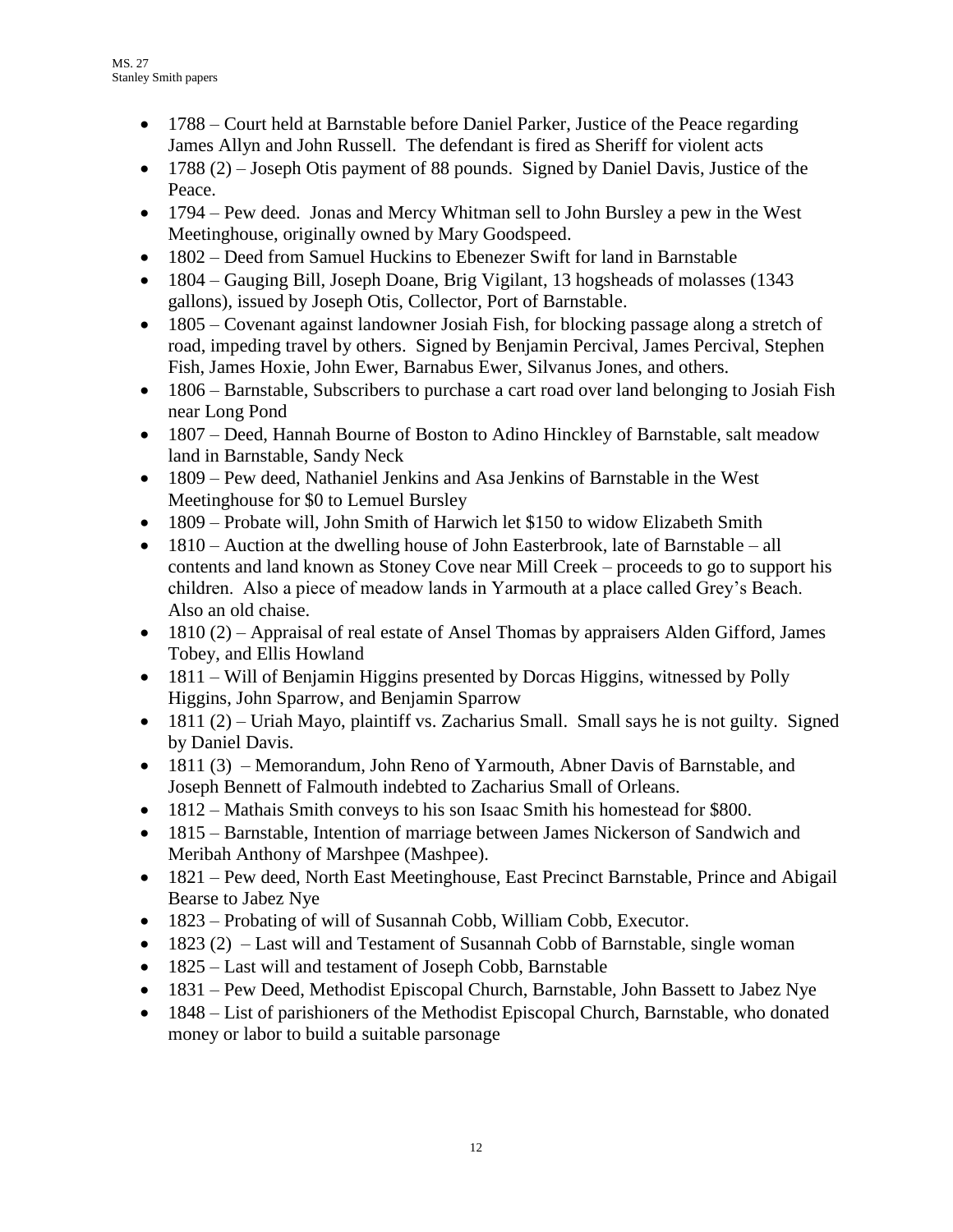# FOLDER 5: CHATHAM

## LEGAL AND FINANCIAL DOCUMENTS 1716-1848

- No date. Account of sales of sundries, personal estate belonging to the late Thomas Howes of Chatham.
- 1700 -- Barbery Godfrey, single woman of Chatham and Jeff(?) Eldredge, oath before Joseph Doane, Justice of the Peace, accusing her of being with child out of wedlock and charged with fornication. Also, Joseph? Doane and Bette his wife, both of Chatham, charged with fornication and having a child out of wedlock prior to their marriage.
- $\bullet$  1708 (Damaged document partially unreadable). Regarding the difficulty of diving land among heirs (Collins, Eldredge and Howes), some of whom are deceased and others under age. Signed by James Otis Judge of Probate.
- $\bullet$  1713/1 -- A description f the 5<sup>th</sup> lot in the 5<sup>th</sup> division of Chatham recorded by the proprietor's clerk Joseph Doane.
- 1744 -- William Foye, Treasurer General of His Majesty's Province of Massachusetts Bay orders John Rider, Constable or Collector of Chatham, to collect 76 pounds 2 shillings, 11 pence in taxes
- 1768 -- Chatham. Subscribers being lawfully chosen to divide the term in quarters in order to provide schooling.
- 1789 -- Chatham. To Ames Nickerson from Joseph Atwood regarding payment for wages for "his" black boy Nathan, for accompanying Nickerson to Boston.
- 1809 -- Acknowledgement of shipment of codfish by Enoch Howes. Signed by Joseph Atwood, Schooner Traveller in the Port of Chatham bound for Sardinia.
- 1810 -- Joseph Atwood of Chatham appointing Sears Atwood to serve as his attorney.
- 1817 -- Pew deed. Meeting house in Chatham. Jonathan Hamblin to Joseph Atwood.
- 1817 (2) -- Bill of sale. Joseph Atwood of Chatham to Sears Atwood, a portion of the Schooner Traveller,
- 1820 -- Pew deed. Prince Young and Jerusha Young, his wife, of Chatham, to Joseph Atwood, a pew in the Congregational Meetinghouse in Chatham.
- 1820 (2) -- Pew deed. Chatham Meetinghouse. Samuel Collins of Danvers to Capt. Isaac Hardy of Chatham.
- 1828 -- An act to incorporate the proprietors of Chatham Academy.
- 1829 -- Land auction. William Myrick, auctioneers. Includes conditions of sale and list of properties. Purchasers included Thomas Mayo, Ensign Eldredge, David Eldredge, and Ezra Nickerson.
- 1831 -- Pew deed. John Seabury of Chatham to Sears Atwood for pew in the Meetinghouse.
- $\bullet$  1831(2) Pew deed. John Seabury of Chatham to Joseph Atwood. Pew in the meetinghouse.
- 1833 Agreement to finish building a stove for Joseph Atwood by David Taylor, Joseph Mayo, Ebenezer Paine, and Thomas Higgins Jr.
- 1834 Ship deed Ephraim and Annie Lombard of Boston to Edward Kendrick Jr. of Chatham, ¼ part of Brig Cervantes.
- 1848 -- Pew deed. Methodist Episcopal Meetinghouse. Samuel Ryder, Warren Rogers, and Benjamin F. Eldredge of Chatham and Harwich, Committee of the Methodist's Meetinghouse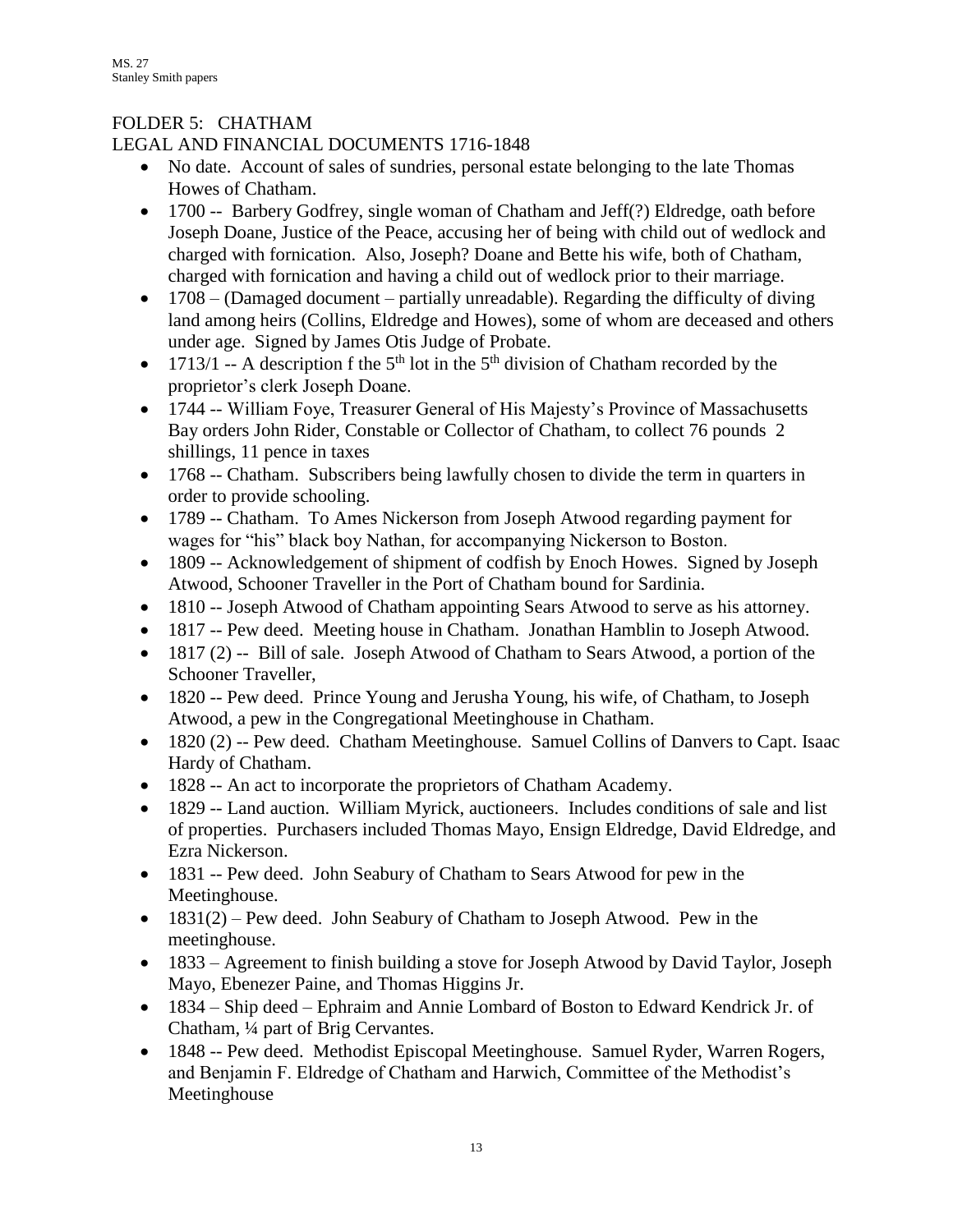## FOLDER 6: EASTHAM

## LEGAL AND FINANCIAL DOCUMENTS 1677-1871

- 1677 True Copy of document noting that the meado(w) on  $\frac{1}{\sqrt{1-\frac{1}{n}}}$  Island in Eastham was divided and lotted out
- $\bullet$  1677(2) True copy of will of Joseph Rogers of Eastham. I do give my daughter, Elizabeth Higgins, wife of Jonathan Higgins, 6 acres of land.
- 1703 Address of the "indians of the Township of Eastham" who voluntarily submit to be protected as loyal subjects of the Crown and to abandon idolatry and superstition.
- 1703(2) Land agreement, Town of Eastham. Granted to John Freeman and Jonathan Higgins.
- 1705 Thomas Cole, Jonathan Knowles, and Nicholas Snow, arbitrators in dispute between partners concerning a whale and harpooner
- 1706 (copied from the original in 1896). John Smith Sr. of Eastham has given to John Mayo power of attorney to recover his rights in lands. John Smith allows John Mayo half of the money on the land.
- 1713 Town of Eastham at a Town meeting granted land to Joseph Sparrow.
- 1720 Sheriff, County of Barnstable, complaint made by John \_\_\_\_ (Done?) (Jones?) Esq. of Eastham. His Indian servant Moses Ralph late of Harwich left his master's service without leave or asking license of reasonable cause. Sheriff to find him and bring him to Joh Bacon so he can deliver him back to his master.
- 1729 Probate record for the estate of Thomas Mayo.
- 1734 Copy of will of Samuel Mayo.
- 1737 Eleazer Rogers please to give leave that George may cart the rest of my wood over your land. From Timothy Cole.
- 1743 Joseph Doane of Eastham testifies that he and William Gray were riding from Samuel Down's house to Barnstable. Road encumbered by boughs.
- 1754 Ebnezer Rogers to William Taylor goods sold (powder, coffee, nails, grain, etc.)
- 1755 South Proprietors of Eastham parcels of land changing hands and voted on for recording.
- 1757 Joshua Higgins Jr. and Joshua Higgins III concerning the sale of Schooner Mayflower to Ebenezer Rogers.
- 1758 Indenture agreement between Desire Doane of Eastham, widow of Joseph Doane, and Margery Pompmo, Indian woman, for indenture of son John Pompmo.
- 1760 Bill of sale, Schooner Mayflower, from Samuell (Samuel) Knowles of Eastham to Eleazer Rogers.
- 1764 Widow Hannah Sparrow sells a small parcel of meadow land in Eastham to Nathaniel Gould
- $\bullet$  1764 (2) Will of Joseph Cole of Eastham, leaving his property to his sons
- 1766 Receipt. Received of Gershom Cole, Executor to the estate of Joseph Cole, for witnessing Mr. Cole's will.
- $\bullet$  1766 (2) Expense list / account of Gershom Cole, sole executor to the last will and testament of Joseph Cole, late of Eastham.
- 1767 Obligation for payment by Zaccheus Higgins Jr., Joshua Higgins, and William Higgins to Ruth Higgins, Widow of Joshua Higgins, late of Eastham, Sarah Rogers,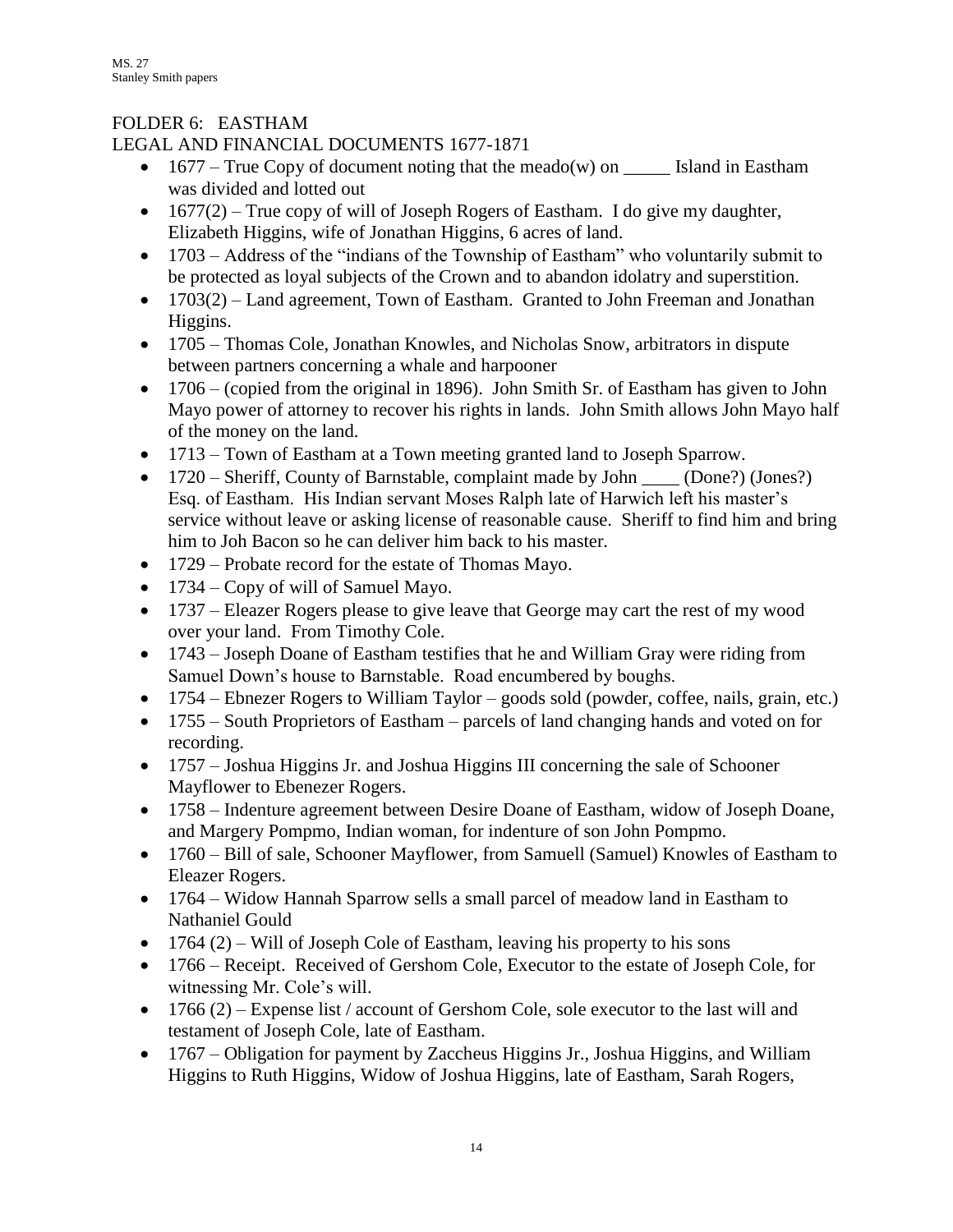widow, Eleazer Rogers and Ruth his wife, Hannah Higgins and Rachel Higgins, spinsters, and Edmund Higgins and Esther his wife.

- 1770 Probate document, Solomon Sparrow of Eastham, appointed guardian of Jabez Sparrow, a minor son to Jonathan Sparrow, late of Eastham. (Note: Signed by James Otis, Esq., Judge of the Probate of Wills)
- $\bullet$  1770 (2) Probate document, Solomon Sparrow of Eastham, appointed guardian of Lois Sparrow, a minor daughter to Jonathan Sparrow, late of Eastham. (Note: Signed by James Otis, Esq., Judge of the Probate of Wills)
- 1774 Meeting of the proprietors of the south precinct of Eastham to rectify an error in the books of records regarding the bounds of a piece of meadow land.
- 1776 Request notifying John Gould of Eastham to give evidence that he knows of Gideon Baty's selling or using tea or of his depres \_\_\_\_\_? paper money. (Owning tea or using paper money were illegal acts against Great Britain.)
- 1778 A meeting of the proprietors (Thomas Rogers, Benjamin Higgins, \_\_\_\_\_\_?, Gershom Cole and Reuben Cole), of the south part of Eastham to review the fencing of a meadow.
- $1778$  (2) Levy and collect taxes by January 1779, signed Amos Knowles, William Myrick, and Barnabas Freeman of Eastham.
- 1782 John Yates selling Eastham swamp land to John Gould.
- $\bullet$  1782 (2) Desire Bangs, Administratrix of the goods and estate of Richard A. Morrison of Eastham, to Samuel Higgins.
- 1783 Bryan Martin of Eastham appoints Eliakim Higgins to sell a parcel of woodland.
- 1787 Abigail Rogers must appear in court, charged with owing Mercy Cole money.
- $\bullet$  1787 (2) Ruth Rogers must appear in court, charged with owing Mercy Cole money.
- 1789 Mast will and testament of Eliakim Higgins of Eastham.
- 1790 Jonathan Mayo received from Eliakim Higgins a sum of money for  $\frac{1}{4}$  of a windmill.
- 1794 Mary Snow, widow of Nathaniel Snow, agreed with her sons Doane and Nathaniel, to spilt estate into thirds and Nathaniel will care for her.
- 1797 Deed for one-half of Schooner Polly, Thomas Arey to James Gould.
- After  $1803 A$  description of Acts (, 1639, 1693, 1713, 1787, 1803) related to the authorization of Selectmen to lay out private ways and Town ways and to do no damage to any person without recompense.
- $\bullet$  1832 To land agent in Boston lawyer to draw for the land that Seth Knowles deceased – was entitled to for serving in the American Revolution and determining if land goes to heir.
- 1871 Pew deed to Nehemiah Smith for a pew in the meetinghouse in Eastham.

# FOLDER 7: HARWICH

LEGAL AND FINANCIAL DOCUMENTS 1720-1861

- No date. Inventory of the estate of Stephen Nickerson Jr.
- No date Draft of the lands sold by Simon Indian, Josiah Cooke at Potammaquit (?)
- $\bullet$  1708 Land sold by Thomas.
- Freeman to John Rogers bearing the date April 1708 with note "now in possession of Eleazere Rogers).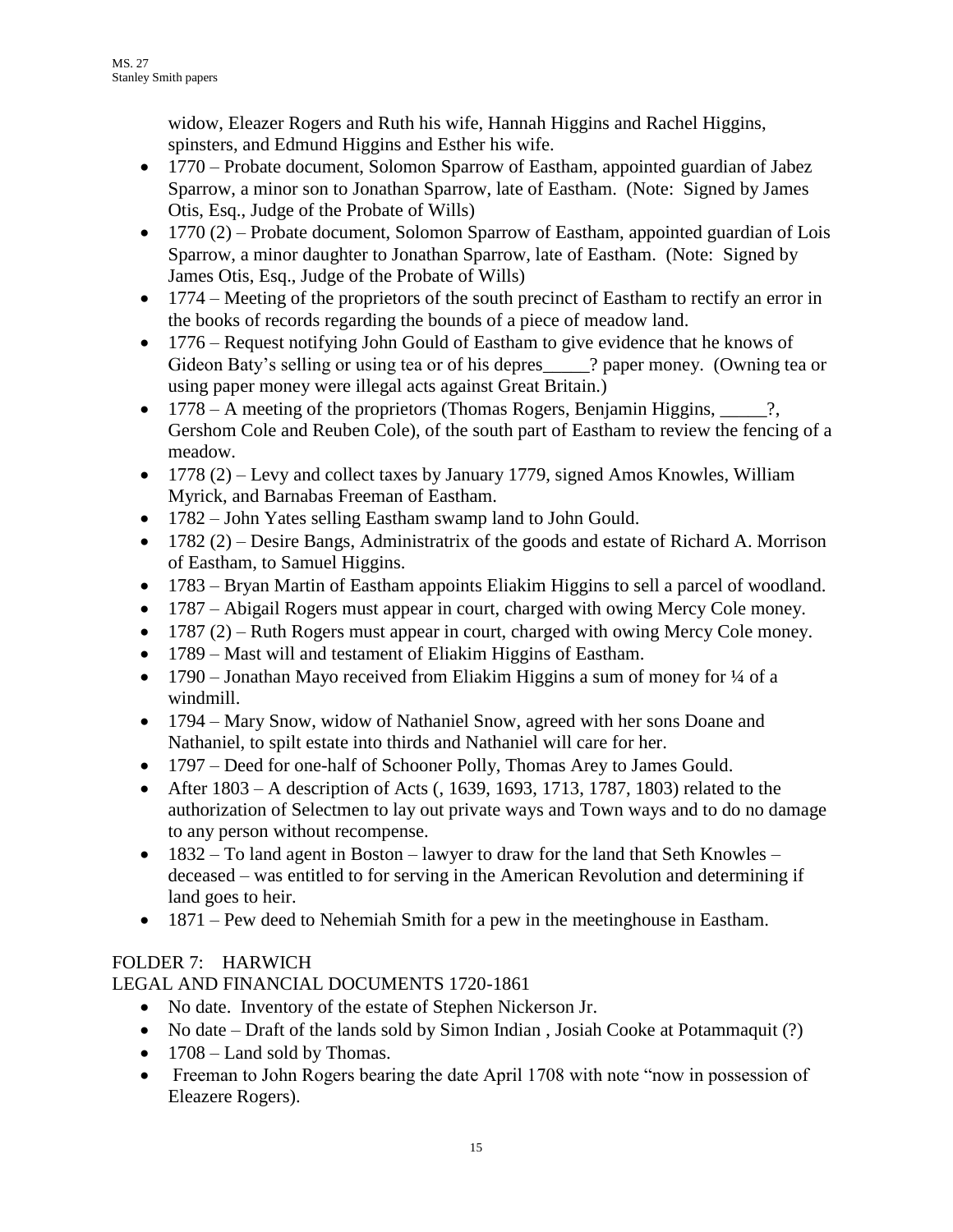- 1716 Last will and testament of Thomas Freeman of Harwich (later Brewster), leaving his worldly goods to his wife Rebecka (Rebecca) and son Thomas.
- 1717 Will of Quequequansett of Harwich, an Indian man. (Copied from the Probate records by Josiah Paine.) Note reads that Quequequansett was also called William Stockman.
- 1726 William Chase appeared before the Inferior Court of Harwich for non-payment to Ebenezer Bacon.
- $1726 (2)$  Non-payment of debt by William Chase of Harwich and Ebenezer Bacon.
- 1727 Eleazer Rogers of Harwich bound (in debt) to Hannah Cole, Mary Cole, and Sarah Cole
- 1741 Harwich. James Walker to apprentice to Paul Sears? (or Lewis) as a cooper.
- 1742 Harwich. Obligation of Hezekiah Doane bound to Thomas Freeman for payment of 100 pounds.
- 1746 Articles of Agreement. Richard Atteman, an Indian, died intestate, and "we whose names are here-unto annexed being his lawful heirs." Heirs include wife Esther and daughter Esther.
- 1747 Deed, Josiah Swift to Joseph Ellis, his homestead farm in Harwich.
- Circa 1747/8 Will of Ephraim Covell of Harwich, 1677-1748, leaving property to daughter Mary Burgess.
- 1754 Land deed. Chillingsworth Foster Jr. to Benjamin Bearse, land in the South Precinct of Harwich.
- 1754 (2) Copy (in Stanley Smith's handwriting). Indenture for Hannah Lubba (Luba), age six, daughter to Jane Lubba (Luba) a poor widow woman not able to support herself and her family. Child indentured to Benjamin Cobb of Harwich.
- 1755 Copy (in Stanley Smith's handwriting). Indenture for Thankful Lubba (Luba), age 5 and three months, whose father is dead and her mother not able to support herself and family. Child indentured to Watson Freeman of Harwich.
- $\bullet$  1755 (2) Land dispute of Thomas Freeman of Harwich.
- 1757 Copy. Dated at Harwich. Document drafted by "Indian Natives" regarding rights to their lands, may of the Nation at War against the French and Indians, many died leaving squaws and the elderly. Billingsgate Point in Eastham in question. Signed or marked by Isaac James, Joshua Ralph, Joshua Jethro, James Oliver, John Ralph, John Ralph Jr., David Quansitt, Thomas Ralph, Samuel Crook, and Amos Lawrence. (Appears to be a copy of a document held at the State Archives, Volume 33, State Papers, 4 vol. Indian Papers.)
- 1758 Obligation. Eleazer Rogers Jr. is bound to care for Eleazer Rogers and his wife Martha Rogers of Harwich.
- 1760 Obligation. Eleazer Rogers is bound to Nathan Bassett of Chatham and Thomas Chase of Yarmouth, laborers.
- $\bullet$  1760 (2) Martha Rogers, widow of Eleazer Rogers, received a bond stipulating that her son must meet bond obligations.
- 1762 Warrant. Requirement to levy and collect taxes performed by the Constables of Harwich in the name of the King.
- 1766 Accounting of funds received of Kenelm Winslow.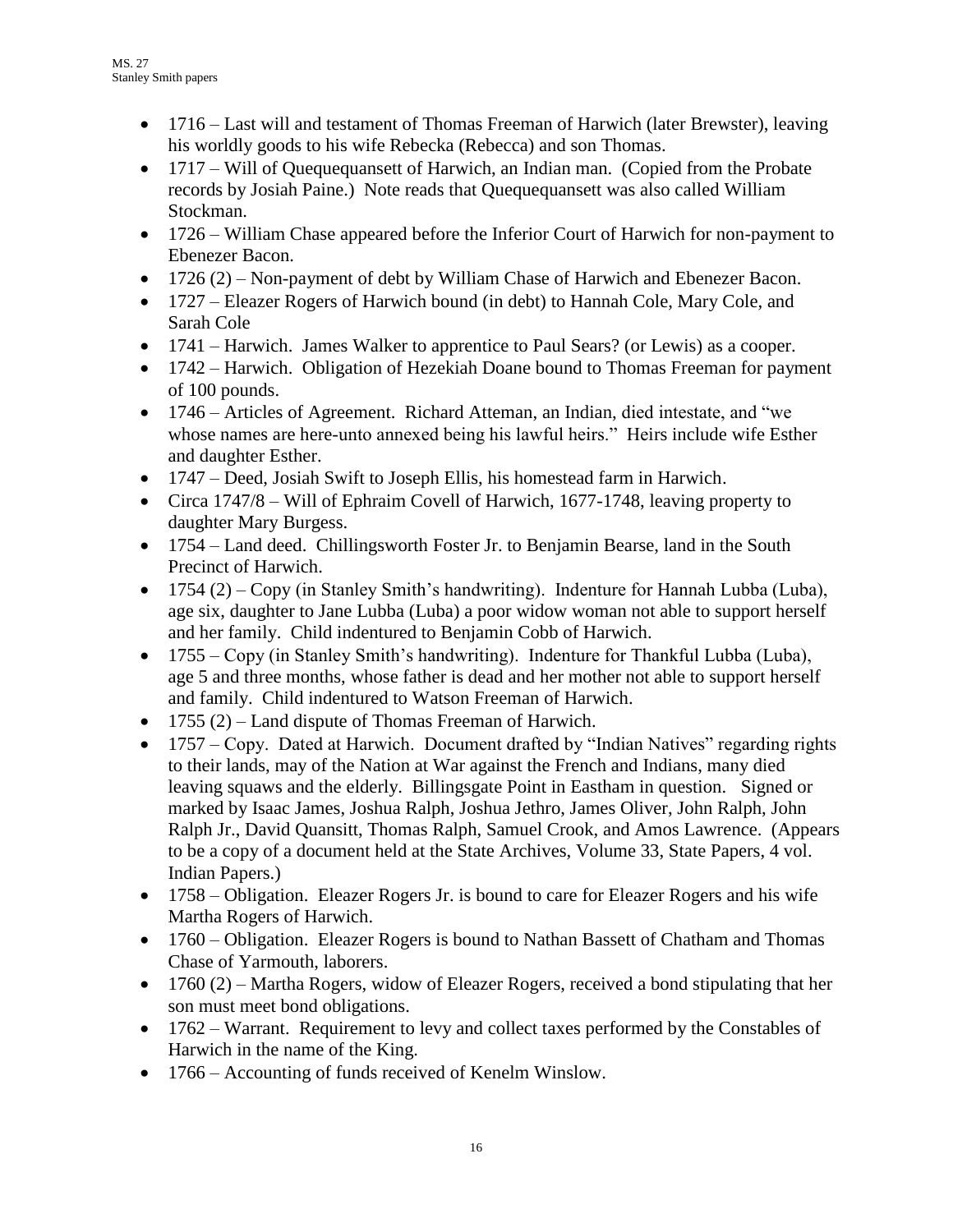- 1769 Harwich probate document mentions Jonathan Kenwrick (?) and Myricks (?) Hopkins.
- 1772 Harwich. Deed. Elijah, Abigail, Nathanael, and Hannah Snow give their brother Osbron (Osborn) Snow a quitclaim deed to a piece of swamp land.
- $\bullet$  1772 (2) -- Appraisal of items from the estate of John Gould (?) including clothing, wooden ware, furniture, etc.
- 1772 (3) Obligation between Prence (Prince) Freeman Jr. to Nathaniel Freeman. Of Harwich.
- 1773 Land agreement between Nathaniel Smith and his son John for a parcel in Harwich. This is an 1896 copy of a 1773 document.
- 1775 Probate document to John Smith of Harwich upon the death of his father Nathaniel Smith. Signed by James Otis.
- 1779 John Cahoon of Harwich, last will and testament.
- 1780 Indenture. Benjamin Lincoln to apprentice to Seth Lincoln for 14 years.
- 1782 Bond. Osborn Snow and Elijah Snow.
- 1786 Document regarding school funding in Harwich, appointing Thomas Freeman to call a meeting of the Town to look into the matter. Signed by numerous local men.
- 1787 Petition to the Commonwealth to authorize the Selectmen of the Town of Harwich to sell a piece of land and use the proceeds to support Jane Quoye during her lifetime and any remainder after her death be used to support of any other poor Indian or Indians in the Town as the Selectmen judge to be necessary.
- 1794 Letter to Levi Rogers and heirs of Eleazer Rogers from Freeman regarding his visit with the Widow Stone, who wishes him to pay what is owed on the bond.
- 1799 James Snow, son of Edward Snow, consents to be apprentice to Benjamin Small until 1810. Payment of \$25.20 with interest agreed upon.
- $1799 (2)$  Edward Snow binds to his son James Snow as apprentice to Benjamin Small.
- 1801 Benjamin Small Jr. conveys a portion of a pew in the South Parish Meetinghouse of Benjamin Small and heirs for \$25.
- 1805 Jesse and Seth Cahoon and Eli Small price the estate of William Cahoon.
- 1806 Harwich. Benjamin Small appoints Eli Small as his attorney.
- 1807 Harwich. Eli Smith paid Patience Crowell for household goods.
- 1809 Probate Court document to Elizabeth Smith regarding estate of the late John Smith.
- 1810 Account of land sales from the estate of the late John Smith.
- 1812 Harwich. Pew deed for the Methodist Meetinghouse William Eldredge to Eli Small.
- $\bullet$  1812 (2) James and Eli Small paid Tibida Small \$70 for a pew.
- 1813 James Wickson (Wixon) of Attleborough grants Eli Small of Harwich power of attorney.
- 1814 Harwich. Moses Small should be exempt from military duty because of a leg injury. Signed by Nathaniel Hopkins, registered surgeon.
- $\bullet$  1814 (2) Eli Small appoints Eldridge Small as his attorney.
- 1818 Harwich. Quit claim deed. Joseph Godfrey to Elnathan Eldredge.
- 1819 –Agents for the North district of Harwich to meet about building a school house.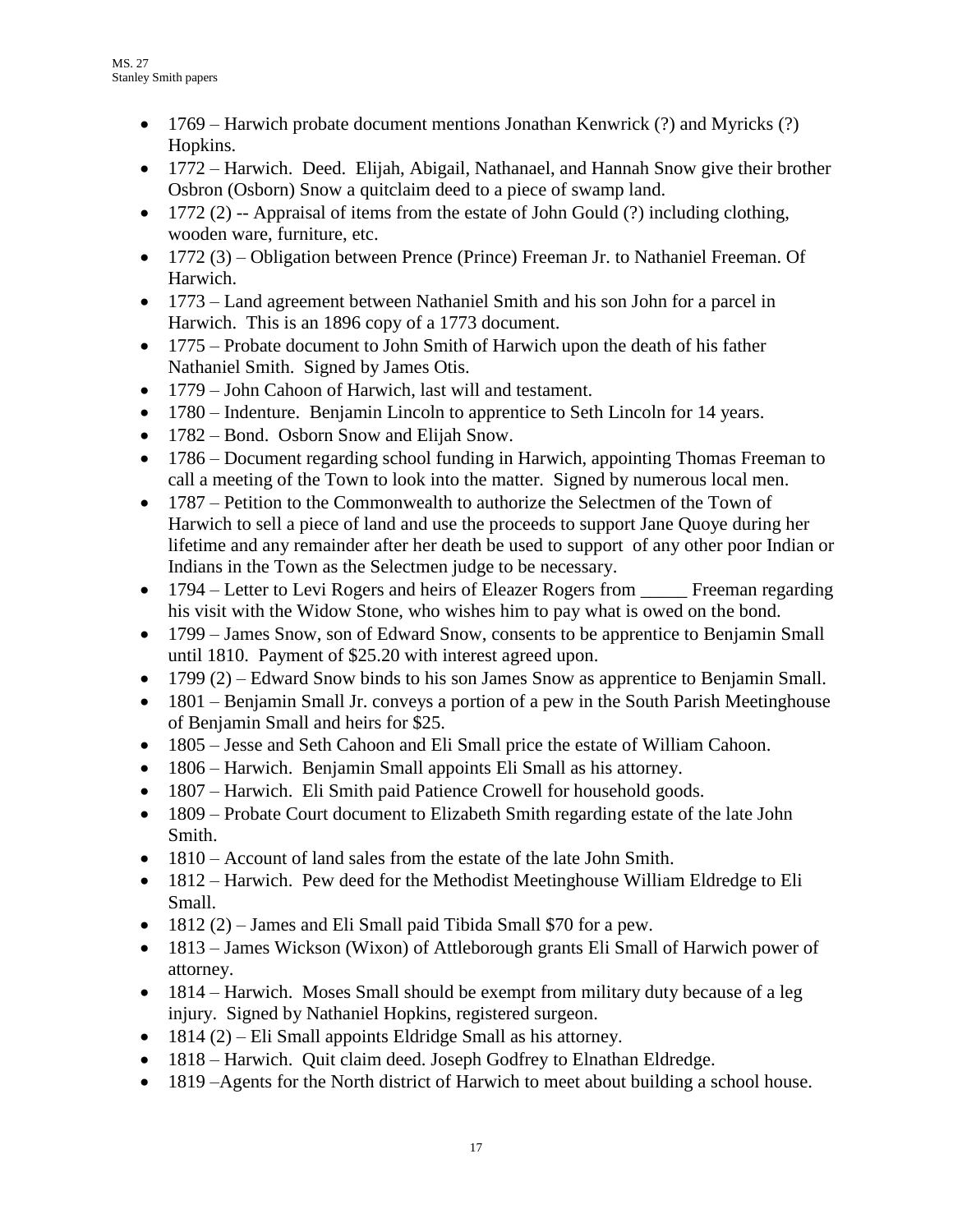- 1822 Andrew Clark pf Harwich appointed trustee for Elizabeth Smith in the estate of John Smith.
- 1826 Probate document for Andrew Clark of Harwich in the matter of the late Mercy Snow.
- 1831 Notification that those who qualify can vote for Town officers, Lieutenant Governor, Governor Counsellor, and to vote on articles.
- $\bullet$  1831 (2) From Selectman to surveyors of highways, assigning road repairs within certain parameters.
- 1836 Deed pew, Methodist Meetinghouse. James Long to Eli Small.
- 1840 Articles belonging to the estate of Eliakim Higgins signed by Sarah Higgins. (Two pages)
- 1841 Summons. Pliny B. Small of Harwich v. Nathan Dillingham, plaintiff. Sherrif to attach goods and estate of Pliny B. Small to value of \$300.
- $\bullet$  1841 (2) Harwich. Thomas Kendrick sold schooner "The Sun" (1/16 share) to J. Small of Brewster.
- 1842 Bill of sale, Aaron Small to Eli Small, 70 bushels of corn, 5 tons of hay, horse barn, and horse.
- 1844 Harwich. Children of Edward Smalley acknowledge receipt of \$75 each as stipulated in his will.
- 1849 Harwich. Pew deed in the Methodist Episcopal Meetinghouse. To Eldredge Small and Francis Cahoon.

## FOLDER 8: ORLEANS

## LEGAL AND FINANCIAL DOCUMENTS 1677-1871

- 1790 Orleans. Received from Ely Small \$3.55 for a suit against him by Solomon Sparrow.
- 1797 Report of the Surveyor for the Town of Orleans regarding roads and ways, signed by Selectmen Hezekiah Higgins and Judah Rogers.
- 1798 Estate of Gould Linnell of Orleans, leaving possessions to John Gould.
- 1800 Sums on money received of Eliakim Higgins of Orleans, deceased, and his widow Barshabe Higgins, deceased. Signed by William Crosby and Abner Freeman.
- 1801 Pew deed for one eighth of a pew to \_\_\_\_\_\_\_ Higgins by Prince Rogers.
- 1803 Orleans. Received from Thomas Higgins, payment for wood land near Silvanus Higgins.
- 1808 Money owed by Uriah Linnell for farming chores (plowing, hoeing, carting, etc.)
- 1811 Barnstable Sheriff. Order to attach goods or estate of Zacheus Small of Orleans for \$200 and bring him before the Court of Common Pleas, case brought by Uriah Mayo for a property rights dispute over land in Orleans.
- 1811 (2) Court case / land dispute between Urian Mayo of Orelans and Zacheus Small of Orleans for land in Orleans.
- 1814-1818 Two requests for money on one sheet of paper.
	- o 1814-1818 Orleans Due to me (unknown person) from Elnathan Eldredge for mowing
	- o 1817 Request by Gamaliel Chase to Thomas Robings for money owed to him.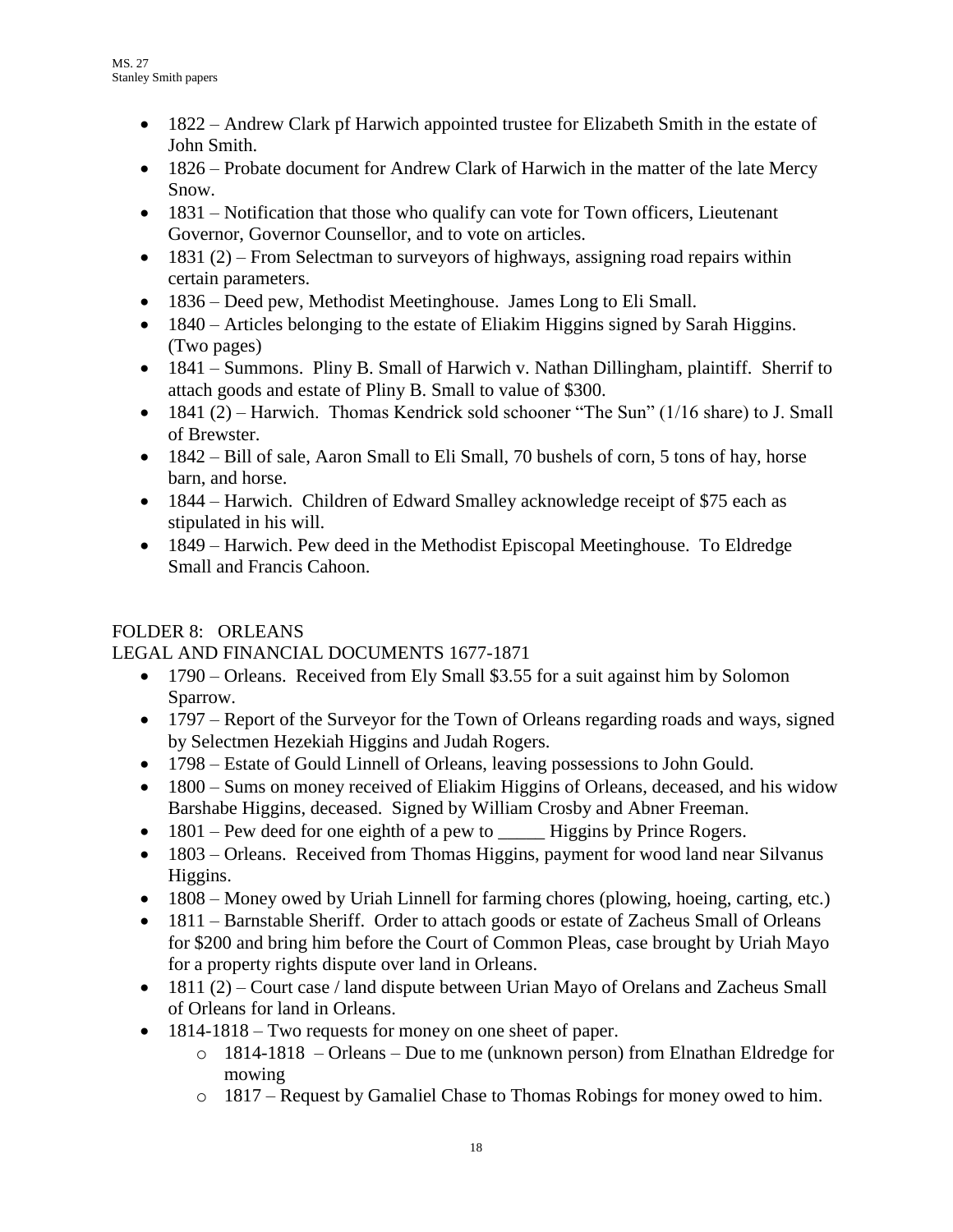- 1816 Orleans. Received of Theophilus Mayo \$140 for 1/4 part of a mill by James Rogers.
- 1820 To the Sheriff, commanded to attach the estate of Shubail Rogers and summon him to court for nonpayment to Isaiah Kendricks.
- 1820 (2) Orleans Probate Court appointing Jonathan Freeman as Administrator of the estate of Edmund Freeman, who died intestate. Signed by Judge John Davis of Barnstable.
- $\bullet$  1820 (3) Indenture between Uriah Mayo of Orelans, guardian of his grandson Ira Mayo, who will apprentice as a house carpenter to Richard Sparrow of Provincetown.
- 1823 Johnathan Freeman, Administrator for the estate of Edward Freeman of Orleans, is granted license to sell personal real estate. Signed by Judge John Davis of Barnstable.
- 1825 Orleans. Power of Attorney transferred from Martha Higgins to James Higgins.
- $\bullet$  1825 (2) Judah Higgins of Orleans is commanded to appear in court to face the judgement against him for \$120 by Barnabus \_\_\_\_\_\_\_?
- $\bullet$  1825 (3) Subscribers request that the Selectmen of the Town of Orleans improve the west shores of the Town as usual, and "turning down horses and cattle, the same being put under a proper watch."
- 1825 (4) Jabez Sparrow of Orleans grants Seth Doane his pew in the East Meetinghouse in Orleans.
- 1826 An inventory of the Widow's Thirds set off by the subscribers from the real estate of Benjamin Higgins, including land and windmill.
- 1827 To Selectmen. Request to insert into warrant for next annual meeting to limit the number of retailers of spirits and tavern keepers, and ensure that they are morally upstanding and pious.
- 1828 Pew deed. John and Abigail Snow of Brewster and John Grozier of Truro to Daniel Comings of half a pew in the Orleans Meeting House.
- 1829 Pew deed. From Gideon Snow, Clerk of the Congregational Society in Orleans, to Abigail Doane, for a pew in the Congregational Meetinghouse in Orleans.
- $1829$  (2) Pew deed. From Gideon Snow, Clerk of the Congregational Society in Orleans to Samuel Higgins, for a pew in the Congregational Meetinghouse in Orleans.
- $\bullet$  1829 (3) Pew deed. From Gideon Snow, Clerk of the Congregational Society in Orleans to Freeman Hopkins, for a pew in the Congregational Meetinghouse in Orleans.
- $\bullet$  1829 (4) Pew deed. Elisha Hopkins to Asa Hopkins for two pews in the Baptist Meeting House in Orleans.
- 1830 Pew deed. From Gideon Snow, Clerk of the Congregational Society in Orleans to Israel Rogers, for a pew in the Congregational Meetinghouse in Orleans.
- $1830 (2)$  Pew deed. From Gideon Snow, Clerk of the Congregational Society in Orleans to Thomas Higgins, for a pew in the Congregational Meetinghouse in Orleans.
- $1830$  (3) Pew deed. From Gideon Snow, Clerk of the Congregational Society in Orleans to Thomas Freeman, for a pew in the Congregational Meetinghouse in Orleans.
- 1831 Condition of Sale for sale of real estate and goods. Simeon Higgins, Lewis Doane, Isaac Doane, Abner Mayo, John Doane, Isaac Seabury, S. Comings, J Higgins, etc.
- $\bullet$  1831 (2) Probate, Orleans. Will of James Higgins, deceased. Judge orders executor Thomas Higgins to pay off debts.